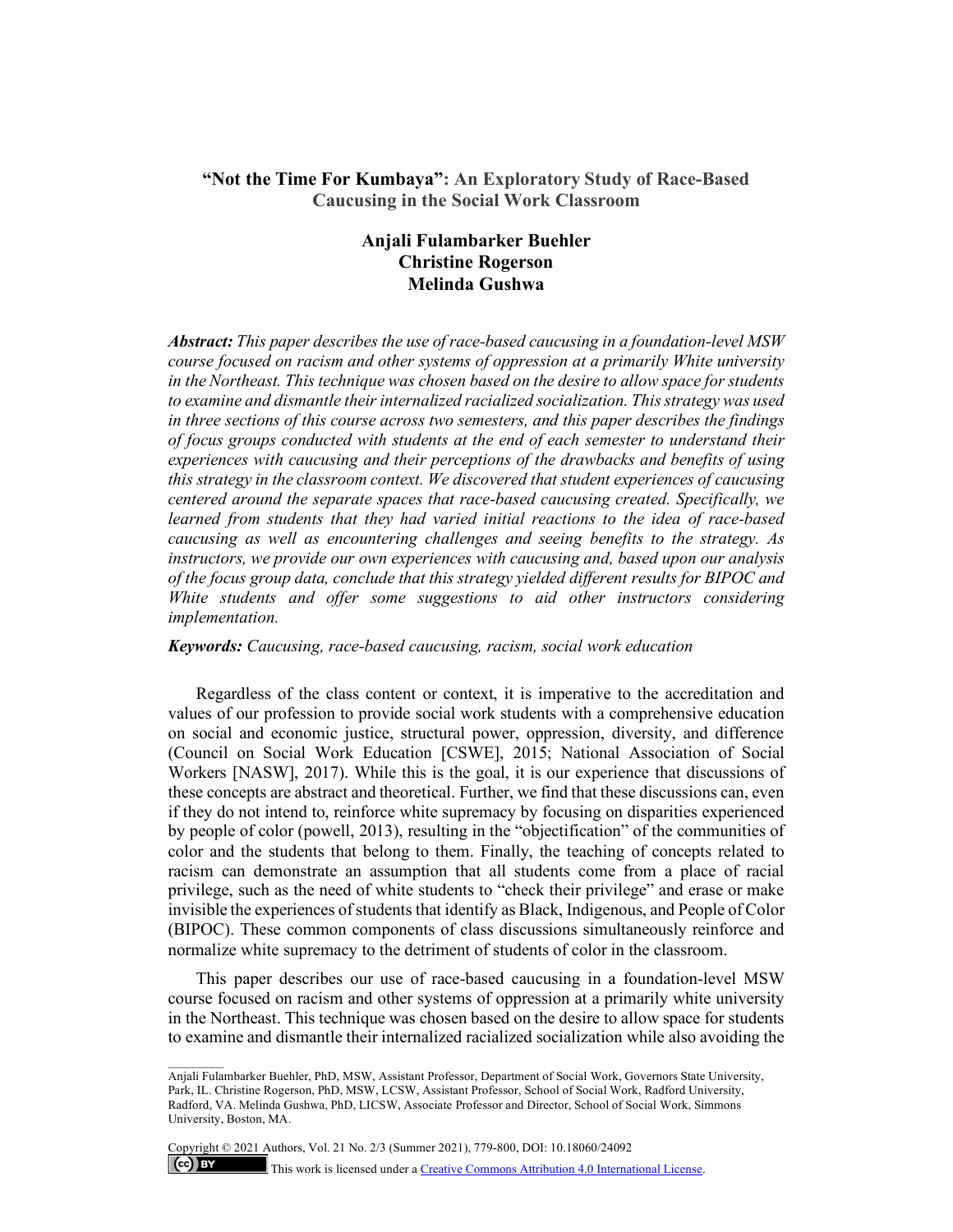above-described manifestations of white supremacy. At the end of each semester, students were asked to participate in focus groups to share their experiences with caucusing. In addition to the themes that arose from the focus groups, we will also share our own experiences with caucusing and offer suggestions for instructors considering implementing this strategy in their classrooms. While this paper and the strategy of race-based caucusing focuses specifically on race, the authors acknowledge that we all have multiple, intersecting identities that impact one's experience of racialization (Crenshaw, 1991). While we did not provide caucusing experiences or analyze data based on these intersectional identities, we do think an intersectional lens is vital for understanding power and oppression, and this was reflected in other readings and coursework in this course.

# **Literature Review**

### **Racialization and Racism**

Omi and Winant (1994) describe the historical and ongoing process of naming individuals to racial groups and ascribing certain characteristics or stereotypes to members of these groups as racialization. Racialization, as a concept, situates race not as something inherent to us, but rather, as social constructs placed upon us. It should be noted that the power to create and shape these categories belongs to those in the dominant group (Bailey, 1998) – the terms "racializer" and "racialized" used by Gans (2017) denotes this power dynamic. This hierarchical system of racialization places one group in a dominant position over another group and results in different access to opportunity and resources, which are maintained and contested by the collective interests of racial groups, and govern racial relations (Bonilla-Silva, 2001). Of course, this process of racialization occurs not only among or within individuals; it is systemic (Omi & Winant, 1994). In other words, wider societal culture and institutions embody the same racial assumptions and attributions. These assumptions do change over time, but they are embedded in a way that makes the racialization of groups "normal" (Omi & Winant, 1994). While a discussion of the intersections of race, class, gender, sexuality, and other identities is outside the scope of this paper, it should be noted that many of the authors discussed here do make mention of the importance of considering the different facets of identity and the way in which these shape the experience of race (and vice versa).

Whiteness, the racialization of white people, has broad and varying definitions, but includes the racial characteristics or assumptions, as described above, that are attributed to people that are seen as white (Rasmussen et al., 2001). Whiteness, through this multifaceted conceptualization, frames white people as outside of race and serves as the unnamed standard to which other groups are measured; with that comes the privileges that go unseen and that are embedded into societal systems (Rasmussen et al., 2001). The acceptance of whiteness at the individual level can be described as internalized dominance, defined as the way in which one makes the notions of entitlement, and the myths and narratives that support this entitlement, a part of themselves (DiAngelo, 2006; Hardiman et al., 2013). According to White Racial Identity Development theory (Helms, 2008), identity development is a process and through which white individuals may move from unconsciously accepting their whiteness and the privileges and power that come along with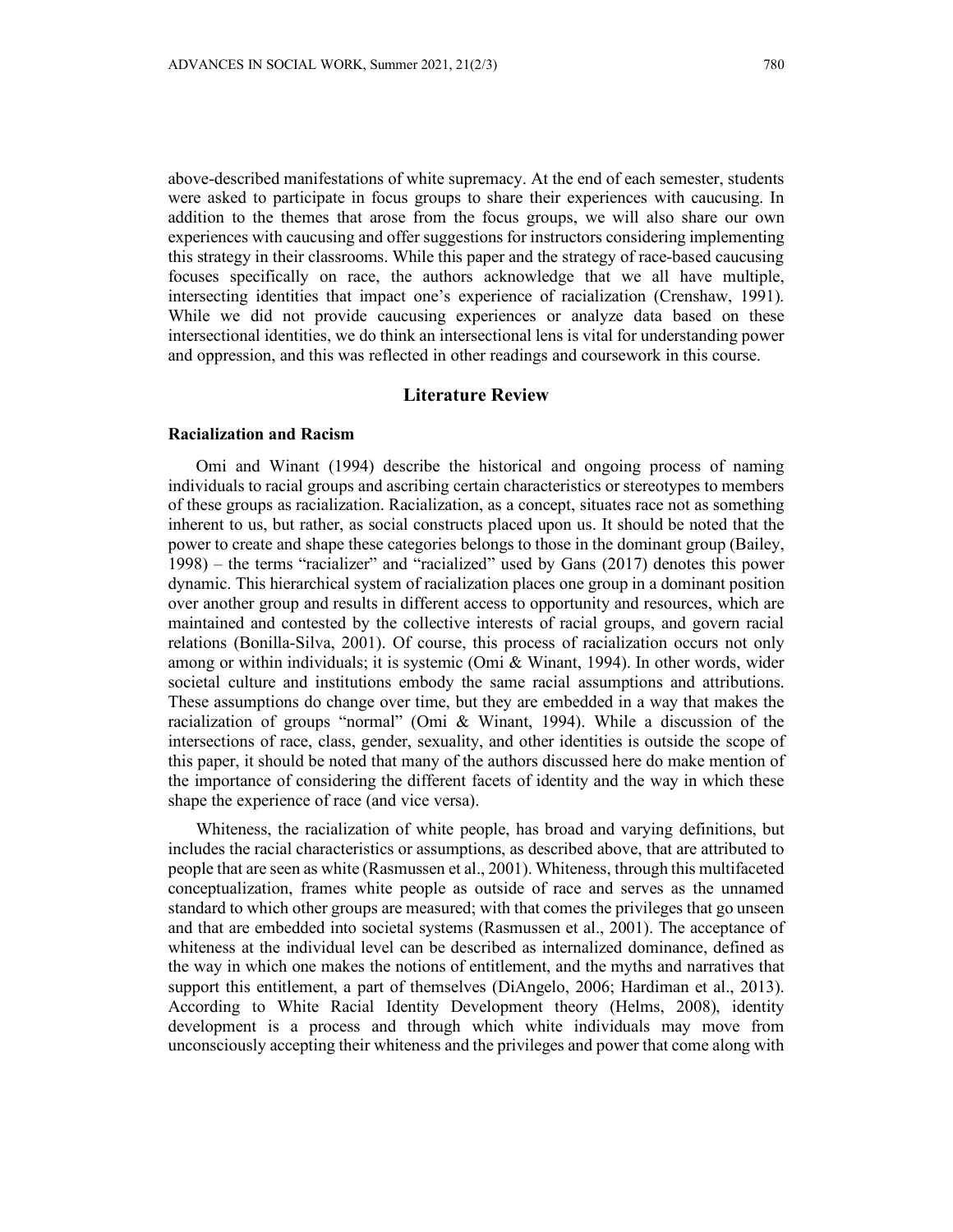it, to developing a non-racist conceptualization of their white identity (Helms, 2014). While white individuals are taught to not see, and do not have to accept, the privileges that come with whiteness in order to benefit (McIntosh, 1989), Helms' (2008) theory asserts that white individuals develop schemas. These schema frame how one understands their whiteness, which can evolve to an identity that is not grounded in racism. This individuallevel manifestation of whiteness mirrors a broadened definition of white supremacy as a system, "a political and socio-economic system where white people enjoy structural advantages and rights that other racial and ethnic groups do not." (Racial Equity Tools, 2020b, para. 1).

As discussed above, the power wielded by the dominant racial group results in the oppression of BIPOC (Young, 1990). The racialization of BIPOC as subordinate stems from an explicit history (Omi & Winant, 1994). As the other side of the coin of privilege, oppression occurs at multiple levels including cultural, structural or institutional, individual or personally-mediated, and internalized (Demos et al., 2007; Dominelli, 2002; Jones, 2000). At the individual level, oppression describes the limits, inhibitions, and restrictions that are placed upon BIPOC (Frye, 1983). We see these restrictions in the lived experiences of BIPOC as they move through the world, interacting with other individuals and systems, facing discrimination, marginalization, and stereotypes. Importantly, as mentioned above, the sole focus only on these disparities can disguise the structural or systemic forces that cause the disparities (powell, 2013). Structural racism, or structural racialization, as described by powell (2013), is "when structures unevenly distribute opportunities or depress life chances along the axis of race" (p. 3). Another conception of oppression is that of the "five faces of oppression" that describe the different ways in which oppression happens (Young, 1990). Notably, this framework describes oppression experienced across multiple identities such as race, gender, class, and sexuality. This allows for the understanding of the connection of different oppressive experiences across groups and within groups, as is the case with BIPOC. These "faces" of oppression include: exploitation, marginalization, powerlessness, cultural imperialism, and violence (Young, 1990). Just as with whiteness, the oppression exerted upon BIPOC does not require conscious acceptance. Because we all "steep" in a racialized culture, we as individuals come to internalize the ideologies associated with race. BIPOC experience not only internalized racism, which can be described as the ways in which one takes in or believes negative messages about one's group (Jones, 2000); but also importantly the internalized resistance to this oppression or the internal and external actions that racialized folks take on to counter these oppressive messages (Sue, 2003). Becoming aware of these internalizations and working to counter them, as well as working to change the institutions that reinforce them, is necessary to achieve social and racial justice.

#### **Social Work Education**

As the mission of social work education is focused on pursuing social justice, ensuring the equitable access and opportunity to resources (e.g., income, wealth, education, health care, etc.), and the ability to "come as we are" for to participate in society. Put another way, the goal of social justice "is full and equitable participation of people from all social identity groups in a society that is mutually shaped to meet their needs" (Bell, 2016, p. 3).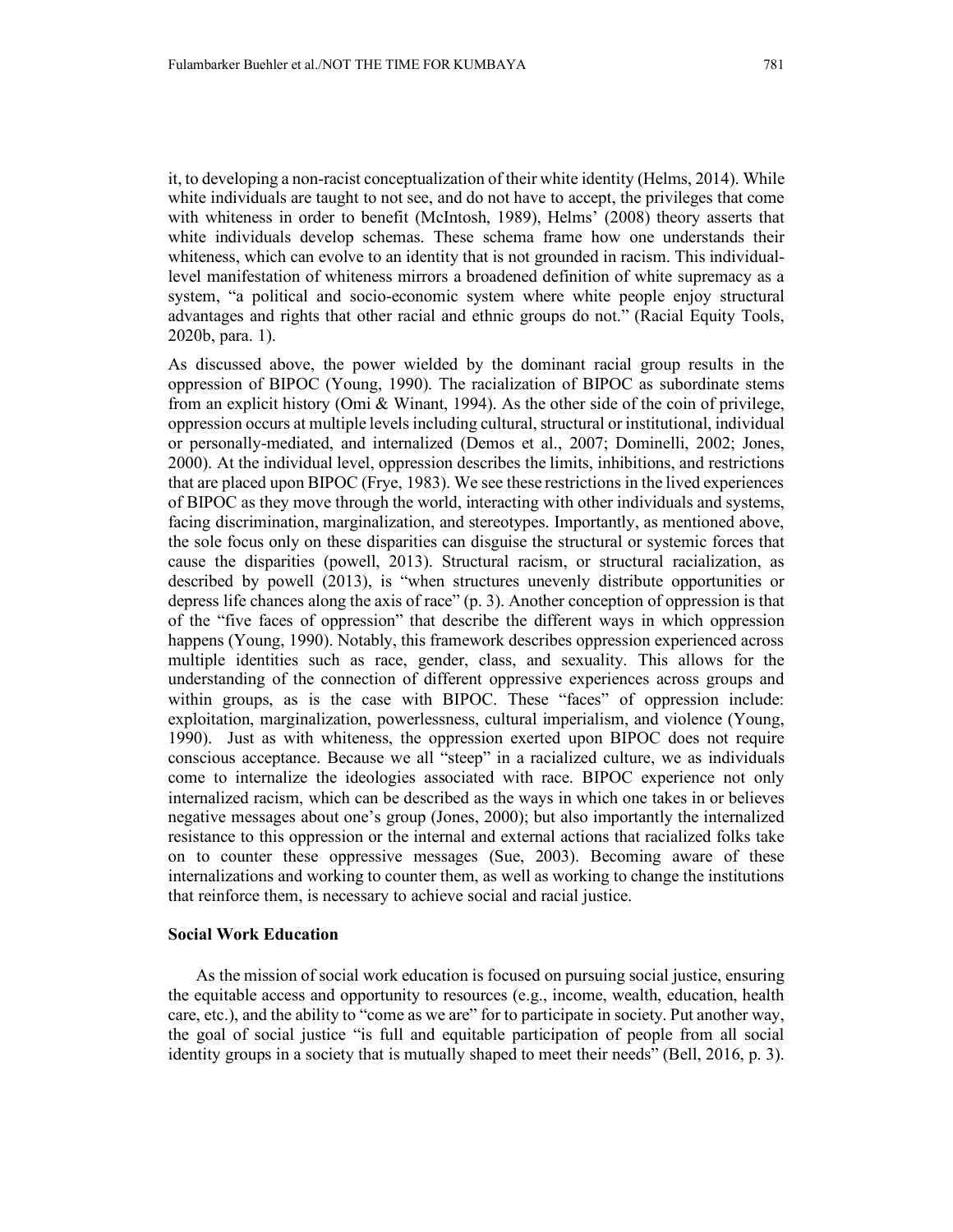Social justice requires that individuals not only have access to spaces, but are accepted, heard, and valued in these spaces as their full selves. Another key component to achieving social justice is focused on removing structural sources of oppression (Young, 1990). Specifically, racial justice is focused on dismantling structural racism, as the source of inequities, to allow the full participation of BIPOC. To work toward social, and specifically racial justice, social work education must be grounded in frameworks that align with social justice principles.

Anti-racism education focuses on preparing students with not only the knowledge about oppression, as described above, but also the opportunity for students to engage in their own process of self-reflection (Ladhani & Sitter, 2020) and to situate themselves within power structures. Similarly, Adams (2016) advocates for using a social justice education pedagogy (SJE) that utilizes learning strategies that align with social justice principles and engage students actively with the content (Adams, 2016). The SJE pedagogy posits that social justice is also a process that should mirror this goal (Adams, 2016). Ladhani and Sitter (2020) call for a revival of anti-racist education, both institutionally and in the classroom, to counter "hegemonic discourses" (p. 60) in academia. In the classroom, the authors advocate for the use of activities that can help students to practice critical selfreflection (Ladhani & Sitter, 2020). Similarly, SJE pedagogy makes a purposeful connection between the explicit and implicit curriculum, with social justice content and strategies that work to dismantle the ways in which power dynamics are reproduced in the traditional classroom (Adams, 2016). The use of caucusing allows the classroom process to be one that can further the "full and equitable participation" of students of color in discussions about racism (Bell, 2016, p. 3). Landhani and Sitter (2020) also propose racial identity caucusing as a strategy to confront internalized racism and dominance. Using the approach of race-based caucusing is one way that allows for experiential learning and exploration of oneself in relation to course content on power and oppression.

# **Race-Based Caucusing**

Caucusing is a strategy that asks people with shared identities to come together to discuss a specific topic. Race-based caucusing, or sometimes called affinity groups (Abdullah & McCormack, 2008), is a strategy used in diversity, difference, and social justice education contexts (Adams, 2016). Race-based caucus groups can be useful for making separate spaces where individuals can do the different work required of white people and BIPOC (Racial Equity Tools, 2020a). These groups provide a space for individuals to explore their experiences and questions separate from those that do not share their identity (Bell et al., 2016). This strategy has been employed in multicultural training settings (Obear & martinez, 2013), within academic institutions generally (Michael & Conger, 2009; Myers et al., 2019), and within the classroom (Hudson & Mountz, 2016; Walls et al., 2010). Caucusing is useful for participants to find affirmation and growth through their shared experiences, support, and an opportunity to practice discussing race and racism (Abdullah & McCormack, 2008). Specifically, caucus spaces allow white people to learn about their privilege and role in anti-racism work without placing the burden to teach them on people of color (Western States Center, 2003). In a classroom setting, white students are asked to discuss and critically reflect on privilege, guilt, and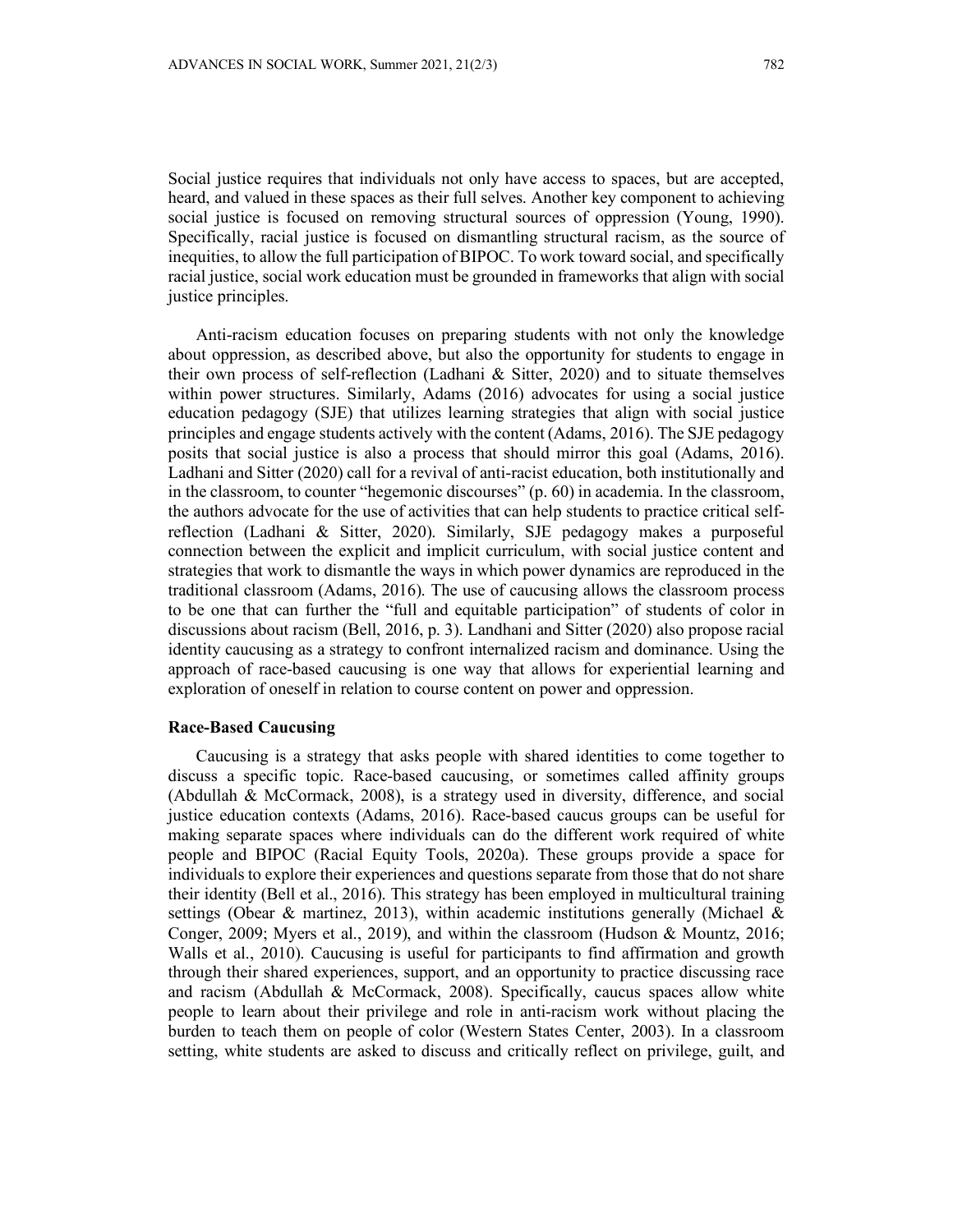bias, both implicit and explicit, in a space that does not further marginalize students of color (Hudson & Mountz, 2016). They also provide a space for people of color to find support and solidarity (Western States Center, 2003) and interrupt the patterns of whiteness and white dominance that are found in integrated spaces (Blackwell, 2018).

# **Current Study: Race-Based Caucusing**

For this study, students participated in a race-based caucusing experience as part of a course focused on racism and other systems of oppression. Students in each class participated in either the group of white students or students of color. Students who selfidentified as white participated in the white student caucus, and the students that selfidentified as BIPOC participated in the students of color caucus. A week before the first caucus, students were introduced to the concept of caucusing, along with a reading (Western States Center, 2003, pp. 73-75) describing the caucusing process. The concept was also introduced within the classroom as an opportunity for all students to engage in dialogue with the understanding that each group has different, albeit important, work to do to address their own racialized socialization.

During the first session, students were asked to develop their own guidelines or rules for their subsequent caucusing sessions. In addition, the instructor provided general tasks or purposes for the group, upon which the groups were invited to expand or edit. For example, the students of color group was asked to focus on sharing their experiences of racism and their different experiences between and within different racial/ethnic groups and support one another while identifying their strengths. White students were asked to focus on identifying and recognizing their own participation in systems of racial domination and their internalized dominance. Each group's purpose was designed to encourage group members to focus on the intended work and goals of race-based caucusing (Western States Center, 2003). To also focus the caucus discussions, each group was given a handout with different discussion questions designed to help them to explore course readings through the lens of their caucusing group. Caucusing groups met between four to six times during the semester for approximately 30-60 minutes. Students met with their caucus groups in separate rooms, with one group of students leaving the primary classroom and the other group staying. Due to space constraints, the smaller group in both classes during one semester was asked to leave the classroom, as a small conference room was the only available space. For the class in a subsequent semester, a larger second classroom was secured, and the groups took turns leaving the main classroom. Students in the initial two sessions facilitated themselves using guided questions prepared by the instructor (Buehler) who moved back and forth between the two rooms for observational purposes. During the third semester, students in each group still took turns facilitating; however, both the instructor and a doctoral student (Rogerson), conducting a teaching assistantship in the course, were able to be present in both rooms consistently. The instructor stayed with the students of color group, and the teaching assistant stayed with the white students, and both instructors were available at all times for clarifying or interjecting. In all classes, a focus group was conducted at the end of the semester to learn about students' experiences with caucusing and their perceptions about the strategy's benefits and drawbacks.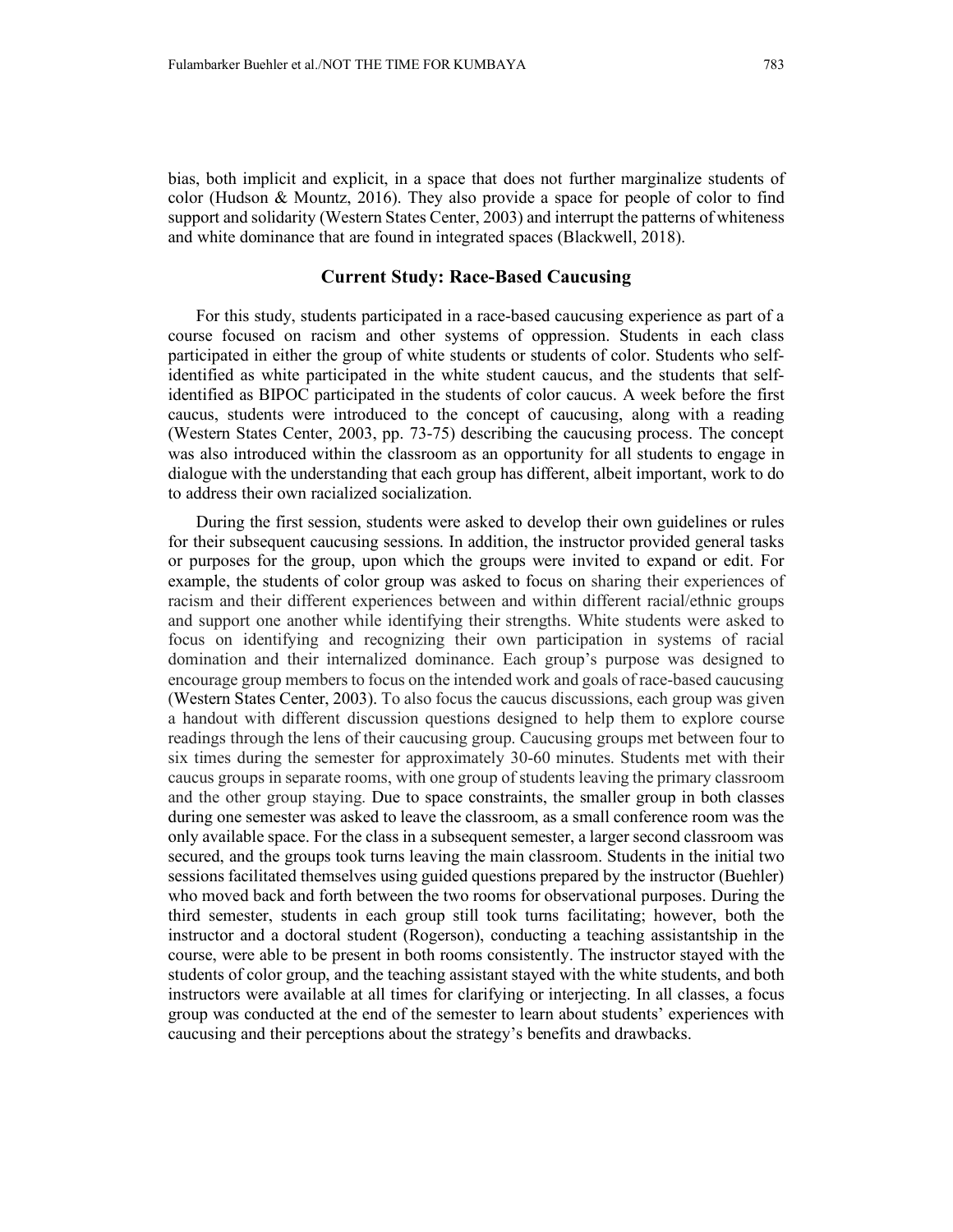### **Method**

To better understand and identify the lived experiences of students involved in racebased caucusing within the social work classroom, a phenomenological approach was used to gather qualitative data. Both the how and what people view as part of this shared experience were examined to determine the essence of race-based caucusing in the social work classroom (Creswell, 2013). The main purpose of this exploratory study was to examine students' experiences and the perceived benefits and drawbacks of using identitybased caucusing groups. All procedures were approved by the university Institutional Review Board.

# **Sample**

Race-based caucusing occurred as part of the curriculum in a class focused on racism and other systems of oppression. All students enrolled in Dr. Buehler's sections of the course during two semesters (three sections total) participated in race-based caucusing activities throughout the duration of the course. For the study, informants were limited to students who were enrolled in the course and volunteered to participate in a focus group at the end of the semester.

#### **Data Collection**

Students in each class were informed by the instructor two weeks prior that focus groups would be conducted during the regularly scheduled class time and that their participation would be completely voluntary. Students were provided with written informed consent information sheets, and verbal consent was obtained (a waiver for documentation of consent was granted). Dr. Gushwa, serving as facilitator of the focus groups, provided students that did not want to participate in the focus group an opportunity to leave the classroom before the start of the focus groups but after the instructor(s) left the classroom. This technique prevented the instructor(s) from knowing the identity of students that chose to participate in the group. The focus groups were conducted within each class, with both caucus groups together. The focus group engaged informants in a dialogue about their experiences. The questions posed to students included: 1) "What were your initial reactions to the idea of using race-based caucusing in this course?" 2) "Did your feelings about the caucus groups change over the semester? If so, in what ways?" 3) "What were the benefits of using caucusing groups in this course?" 4) "What were the drawbacks of using caucusing groups in this course?" 5) "What overall feedback do you have on the process and implementation of caucusing groups in this course?" A total of thirty-six students were enrolled across all three sections of the course, and thirty-five students chose to participate in the focus groups. The racial identity, or any other potentially identifying information, was not collected in order to minimize the risk to confidentiality, as the class sizes were small. As a point of reference, at the time of the study, 27% of all students enrolled in the MSW program (both full- and part-time programs) at this institution identified as African/African-American, Latinx, Asian or Native American. Additionally,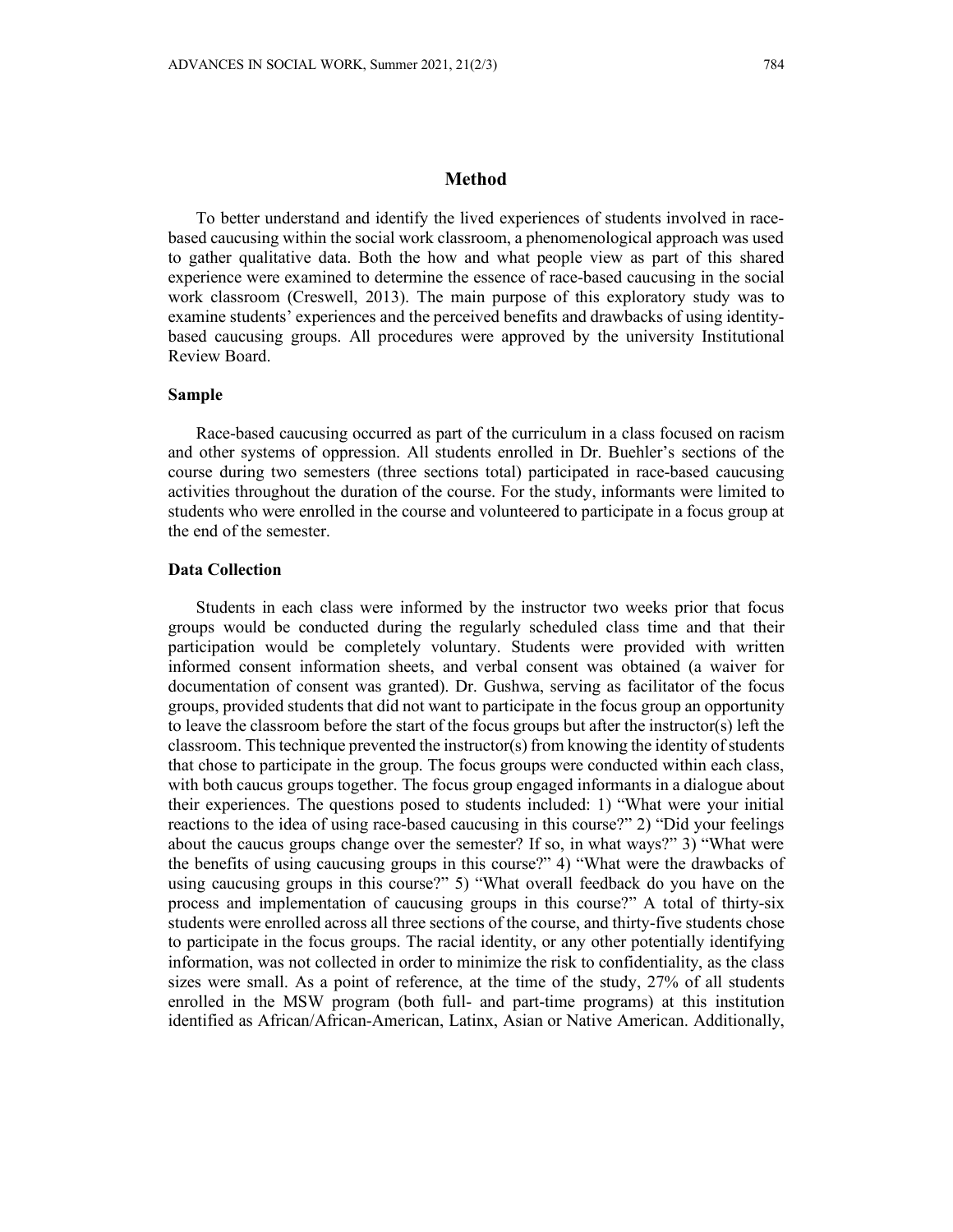81% identified as female, 15% as male, and four percent of the students did not answer this question.

#### **Data Analysis Procedures**

A hermeneutic phenomenological lens was used in data analysis to interpret and explore meaning as to how students experienced race-based caucusing in the social work classroom (van Manen, 1990). The methodology first focused on what the students experienced during race-based caucusing. Focus group transcripts were analyzed and coded by two researchers to explore general themes and shared experiences. The researchers met to discuss initial codes, explore meaning, and condense the experiences shared into the essence of race-based caucusing, as shared by the participants (van Manen, 1990). Thematic analysis was used to isolate themes and build a description of the experience (van Manen, 1990). This approach allowed the researchers to utilize their experiences related to their own racial affiliations while acknowledging the difficulty in separating bias from student experiences (van Manen, 1990).

### **Findings**

Analysis of data generated from the focus groups is presented based upon the answers that students provided to focus group questions, specifically their initial reactions to caucusing, their experiences within their separate caucus spaces, and the benefits and challenges to caucusing. For direct quotes reported below, we indicated from which focus group (class) the comments came. Since both caucus groups in each class participated in one focus group and we did not collect student's racial identity, we were only able to draw conclusions about experiences for students in different caucus groups if they mentioned the caucus group in which they participated. After reporting student reactions to each topic, the authors will offer their own experiences with caucusing. These findings will be further interpreted in the discussion, and the authors will offer recommendations for instructors that may decide to utilize this approach in their classrooms.

### **Initial Reactions**

Students were initially asked how they felt about the idea of race-based caucusing when it was introduced at the beginning of the semester. Student conceptions around the topic varied significantly, with some students feeling confused and apprehensive, others feeling threatened and discriminated against, and some excited. The confusion that some students expressed came from not understanding the purpose of caucusing or what caucusing even was.

*It felt weird, at least for me, trying to figure out the purpose of the group and how it would be integrated into the classroom*. (Focus Group #1)

*I thought it was kind of odd but I trusted Anjali and I thought, well, if she's asking for it, there is some point to it.* (Focus Group #3)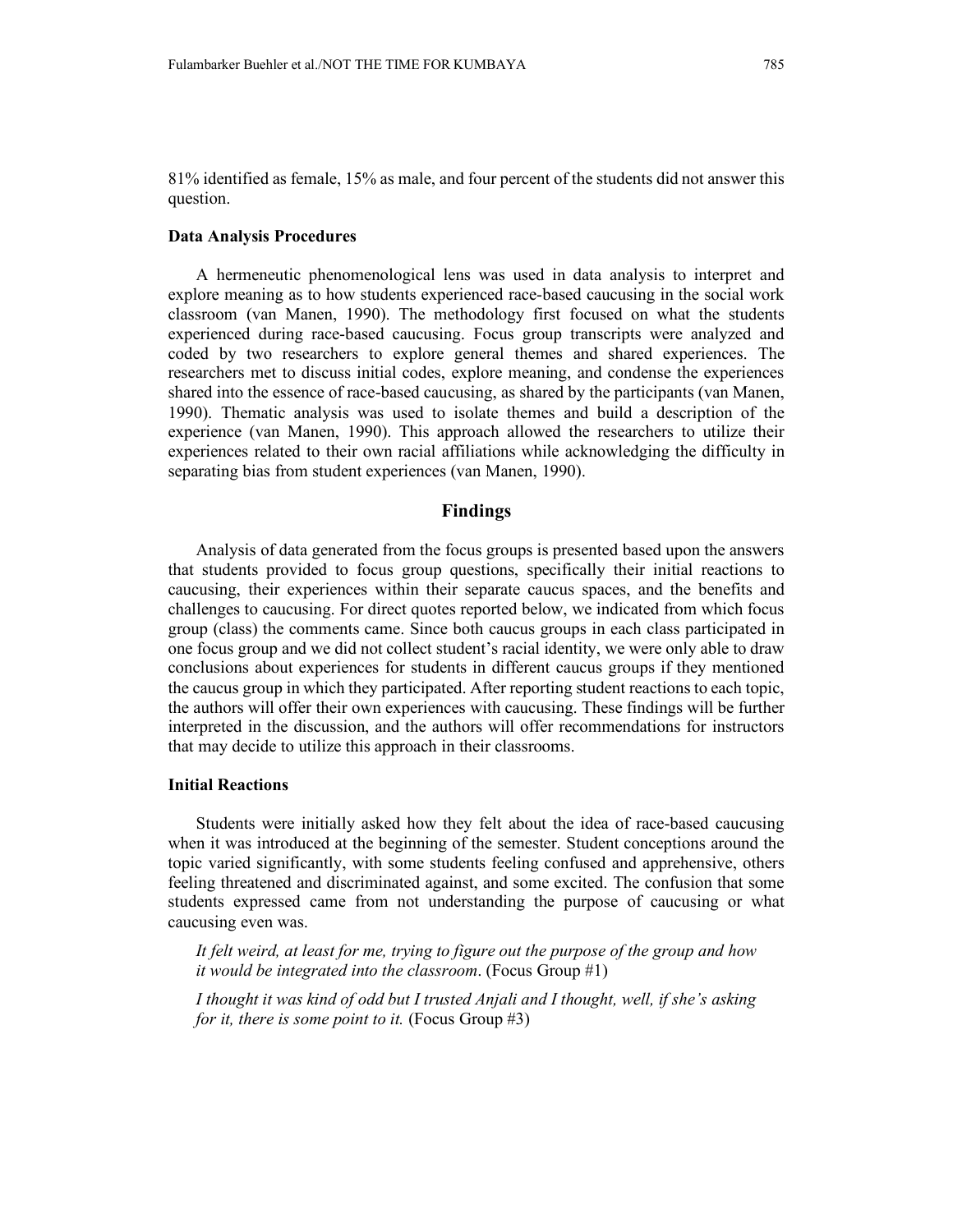*Initially I didn't really understand what the goal was at first, just preliminarily.* (Focus Group #2)

*I didn't even know what caucusing was. I wanted to know more, but I was curious.* (Focus Group #1)

*I would second that of just being intrigued— how is this going to go? I don't know?* (Focus Group #1)

Some students echoed this confusion along with the addition of some apprehension, making more specific mention of the utility of white students and students of color working separately. For these students, it was unclear how discussing race and racism without people of different races would be productive.

*…but at first I thought how will we make progress if we aren't talking together.* (Focus Group #2)

*A little nervous— it was the first time it kind of feels counter-intuitive to what we usually try to do.* (Focus Group #1)

Some students also experienced discomfort because the prospect of separate caucus spaces brought to light racial differences, especially illuminating a lack of diversity in the classroom. In all sections included in this study, the number of students of color was smaller than that of white students. Additionally, the feelings of discomfort, particularly for students of color, were expressed by feeling discriminated against or segregated. Due to space constraints during one semester, the smaller group often was asked to move to another (smaller) space during the caucusing exercise, and some students noted this as a negative experience:

*At first it felt uncomfortable just the size of the group, the students of color caucusing was very tiny, kind of felt segregated.* (Focus Group #1)

*I felt, at first I really didn't like it, wasn't open to it, kind of discriminated against, like we weren't good enough to be with the white group, she sent the minorities to the small room and I kind of took it like sending the black people to the back of the bus.* (Focus Group #2)

*I remember thinking, who are they going to make leave the class?* (Focus Group #3)

*I texted my husband and said, I told you they are going to make the black people, the people of color leave first*. (Focus Group #3)

The questions about separate spaces and sentiments of apprehension were also present when students shared their curiosity and concern about what would be happening in the other group.

*I felt like what is the other group going to say about us? Is it negative? There was some apprehension.* (Focus Group # 3)

*I think it gave everyone, most of us, the element of "what's going on in the other room?"* (Focus Group #3)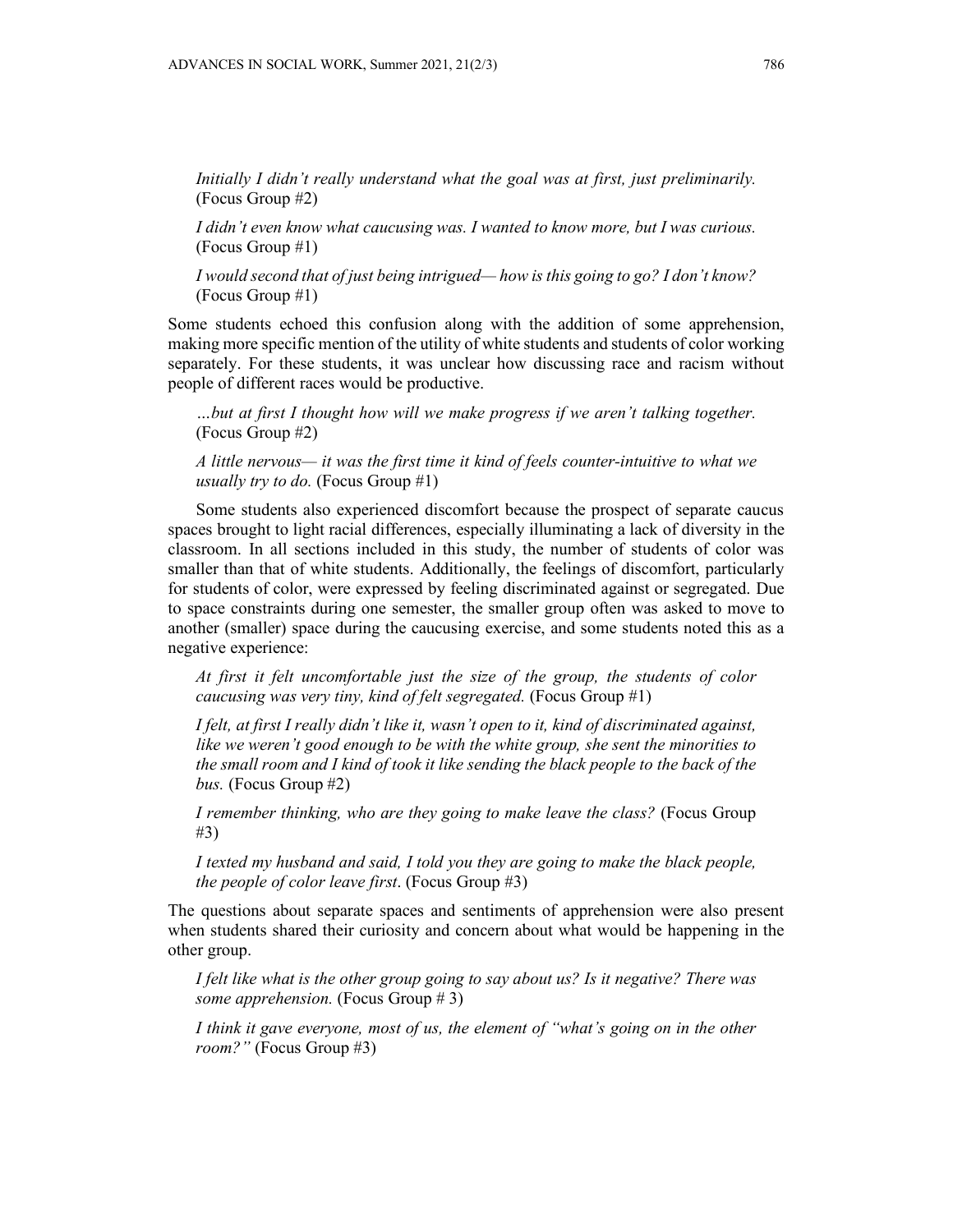*I remember in the first couple of ones, a big part of me was wondering what the other group was saying, I wanted to be a fly on the wall.* (Focus Group #2)

In contrast to the reactions of discomfort, apprehension, and confusion expressed above, other students shared their excitement for the opportunity to be in separate spaces. For these students, there was an opportunity that race-based caucusing would allow. The students that were excited seemed to have previously heard about caucusing.

*I had heard about caucusing and affinity groups before and what I heard, they can be pretty effective and I was pretty excited for it*. (Focus Group #3)

*I was super excited because I've been trying to start race-based caucusing as part of my day job.* (Focus Group #1)

*I was excited. It felt, like good, it was a relief.* (Focus Group #3)

In response to the above comment, a student shared, *I can agree with that, it was an immediate sense of solidarity and talking about things since we started*. (Focus Group #3)

*I would second that too— I was excited because it seemed like the best space to be going in because the instructor was really great, and this was a good environment and it seemed like it would be fostered really well*. (Focus Group #3)

Both students of color and white students expressed openness and concern in their initial reactions to the experience of caucusing. The initial reactions of students were varied and based upon both their prior experiences and the introduction of the topic. We found that there was also a range of reactions in their descriptions of their experiences in their separate caucus spaces.

# **Separate Space Experiences**

Students had varying experiences within the separate spaces they occupied for their caucuses. By design, these separate spaces were intended as a place for reflective thinking using guided questions to challenge their personal and professional socially constructed identities and infrastructures of power and oppression. Experiences within the separate spaces ranged from feelings of solidarity and connection to disappointment and missed growth opportunities.

# *Challenges*

Student perceptions of the challenges of race-based caucusing included having differing expectations of how the caucus groups would interact with one another and missed opportunities for growth. There were different expectations among students about if and how they should come together after separate caucuses. Some white students felt allowing white students to be in a group without a person of color did not create a space that holds people accountable for their biases. For other students, there was a desire to share more space together in order to hear about the process or experiences of other students rather than from a standpoint of accountability. However, not all students, particularly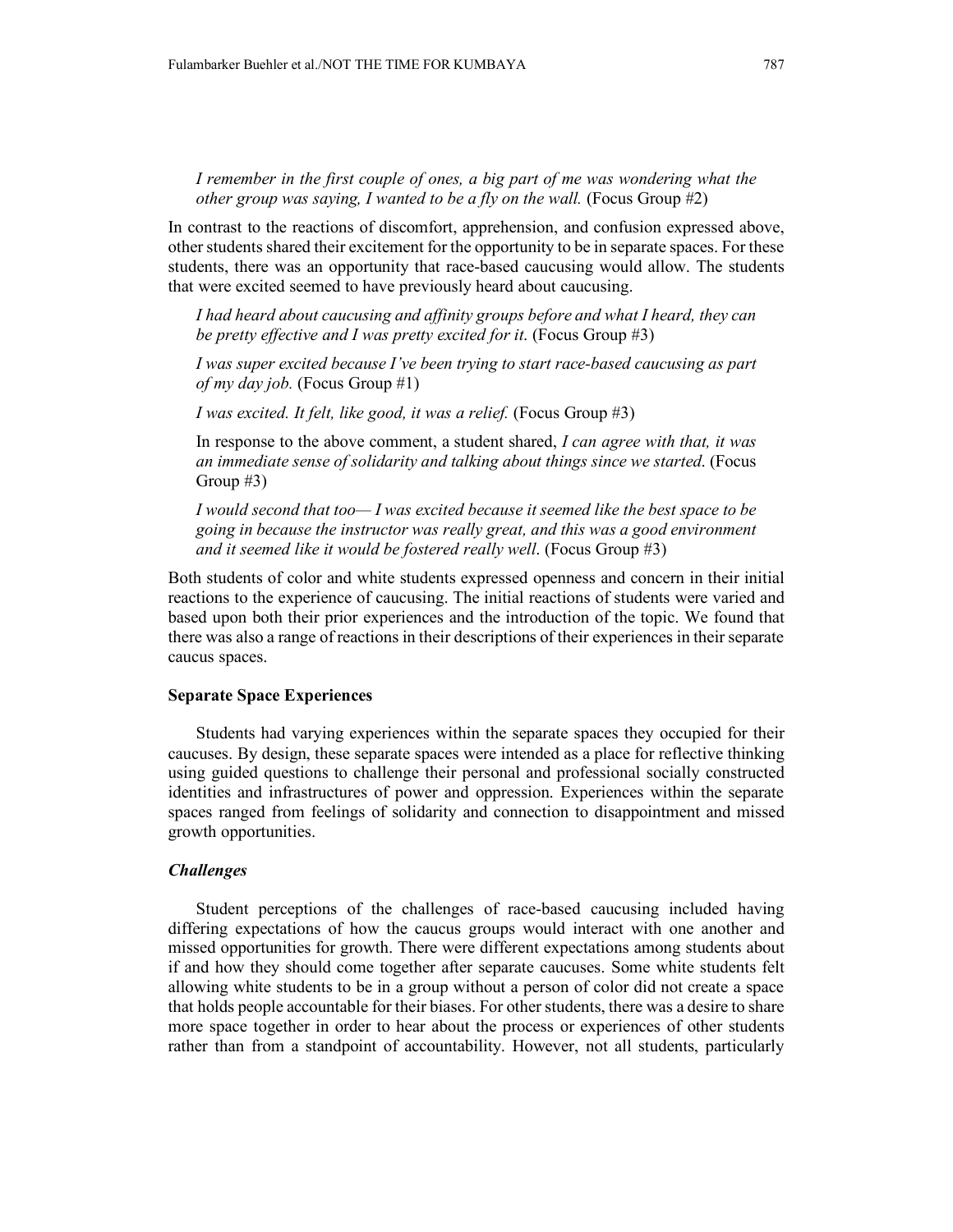students of color, shared this perspective of wanting to always have more shared space. The other challenge was experienced specifically by individuals in the white student caucus. They expressed disappointment that opportunities were missed, at times, to challenge structures of oppression. Some white students expressed frustration with their experience in the white student caucus because it was superficial and fell short in challenging the members on their privilege and complicity in the system, potentially wanting a facilitator to challenge beliefs, statements, and biases.

**Differing Expectations.** Students expressed varying expectations regarding what should happen after caucusing. Some students felt the experience of students of color should be the focal learning point to help white students understand. Others felt white students should report back or come back together as a larger group as a way to be accountable to others and themselves.

*I was hoping that the white caucus would report to the people of color caucus so there would be some accountability to what we discussed— that's how I've seen it before— so we could report actions out of it.* (Focus Group #1)

*But the accountability piece, it felt there wasn't a lot of accountability in the room, and a lot of power in the room, we could talk about what was comfortable because we didn't report out-- it felt like it perpetuated some power dynamics for me.*  (Focus Group #1)

*I think on top of being uncomfortable and like not coming together at the end with a group discussion, I think that it was kind of difficult because the questions were so… like we weren't really able to learn from the other perspective, in my case I would have wanted to know how people who don't identify as white experience similar situations and we never got to do that as a group.* (Focus Group #2)

*I agree. When you think about it, what really was the purpose of it? I think one of the reasons why we are here is to learn and grow and when we are separate we aren't really doing that.* (Focus Group #3)

For other students, the desire to come back together was more about wanting to hear about the process or topics discussed in the other group, perhaps from a place of curiosity or closure rather than accountability.

*We were wondering if others were having the same conversations, but it we come back to class, and then sit awkwardly-- we were waiting for a day of caucusing so that we can talk together and see, I really appreciated our second to last caucus where we came together because it felt like a complete session instead of waiting around and not being a follow up to it.* (Focus Group #1)

*It kind of felt like I wanted more, like I didn't get the closure for us. I was hoping we would talk about what we had discussed, what our experiences were like all together*. (Focus Group #2)

*I also think it could have been really helpful to, in the same day, have caucuses and then come together rather than do it on a separate day because that would force us to have a brave space, because the day we did check ourselves on whether*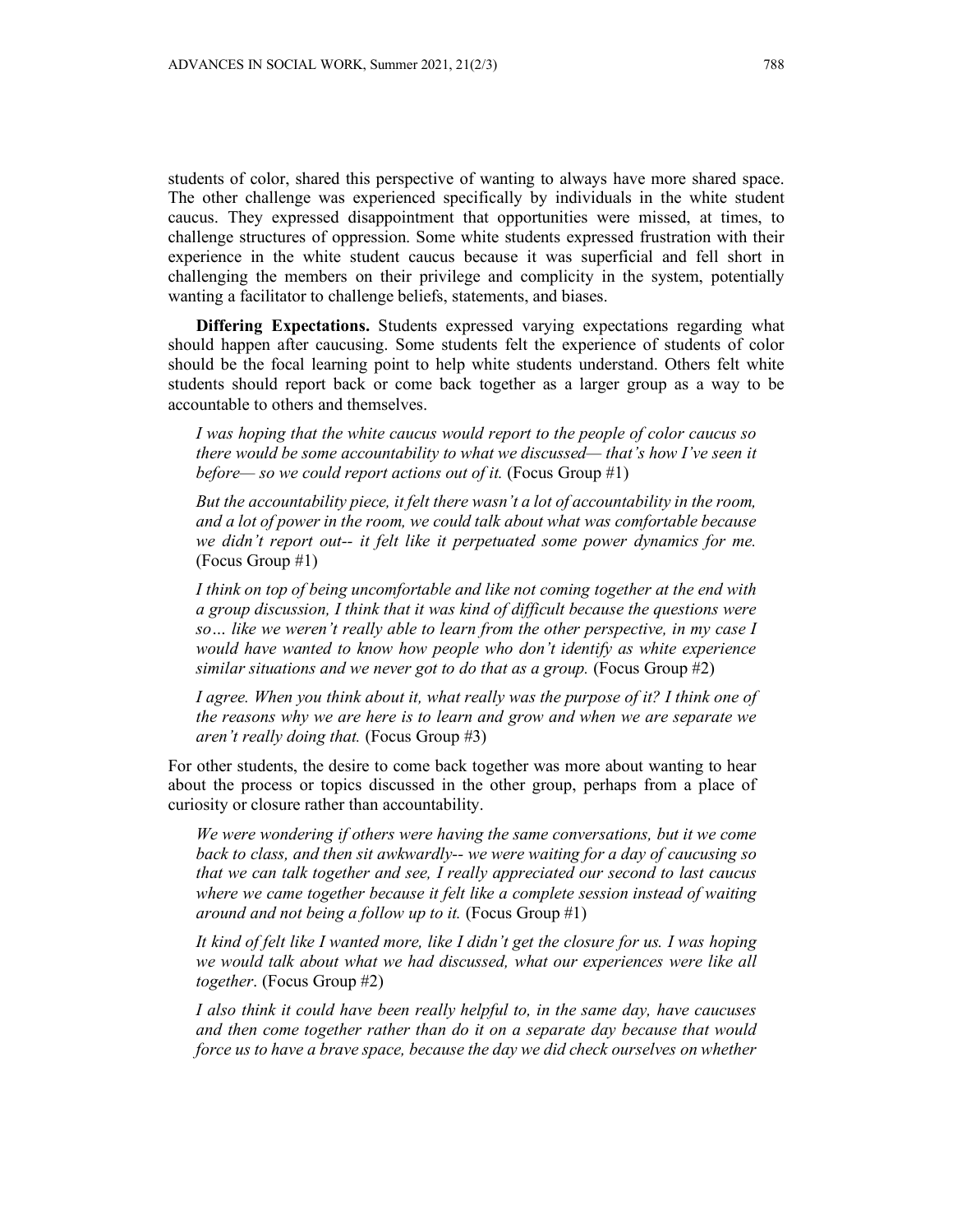*we were actually doing the work was when people were becoming vulnerable.*  (Focus Group #3)

*I really appreciated that we did come back as a group at our last caucus to share together, but I do think that it was beneficial that we did a few individual caucuses without that at first, personally if only kind of sort of feeling left out because you want to think that you can provide the same safe environment as a white person as you care, and maybe that's not true, having a few sessions were we didn't come back, it helped me to learn.* (Focus Group #1)

This previous comment, from a white student, echoed comments shared by students of color who did not feel the need to share space because the separate spaces were more comfortable and needed. These students felt the separate spaces provided an opportunity for safe conversations in a manner that was different from everyday interactions in a primarily white institution.

*People of color need that space among white people because we go through things differently, that space and time is effective and I don't think it should always be a time to come back together, to pretend to be kumbaya.* (Focus Group #3)

*I felt more comfortable sharing things with the minorities than I would have with the dominant group.* (Focus Group #2)

*I don't know if it was our group was so tiny, I found that we kind spoke about the question without even reading the questions ahead of time...we had answered them, it felt natural* (Focus Group #1)

*I don't know-- I don't know if I would have been as open with a white instructor*  [observing the student of color caucus]. (Focus Group #3)

**Missed Opportunities.** Another challenge that mainly white students expressed was that they felt the experience was a missed opportunity for further growth. These students saw their discussions as superficial and wanted to see more in-depth discussions that dissected and addressed racism and oppression to move towards core systemic change. Students attributed these missed opportunities to a lack of facilitation and peer challenges without an outside faculty facilitator.

*I liked it less as the semester went on because I don't think we did as good as a job of facilitating ourselves. The white group— I wish there was someone there to challenge us more, it was just kind of an echo chamber of being white— maybe if there were two faculty members.* (Focus Group #1)

*Just to give you some diversity, I had a different experience, I was initially really excited and ended up feeling pretty disappointed, I didn't feel like we were as pushed as I was hoping we would be. I wanted more discomfort, in other words.* (Focus Group #2)

*I think and when we did the white caucus we kind of discussed in the first couple of caucuses as well, we were coming to the class kind of tentative anyway, knowing we were going to learn about ourselves, being white and whiteness, we were*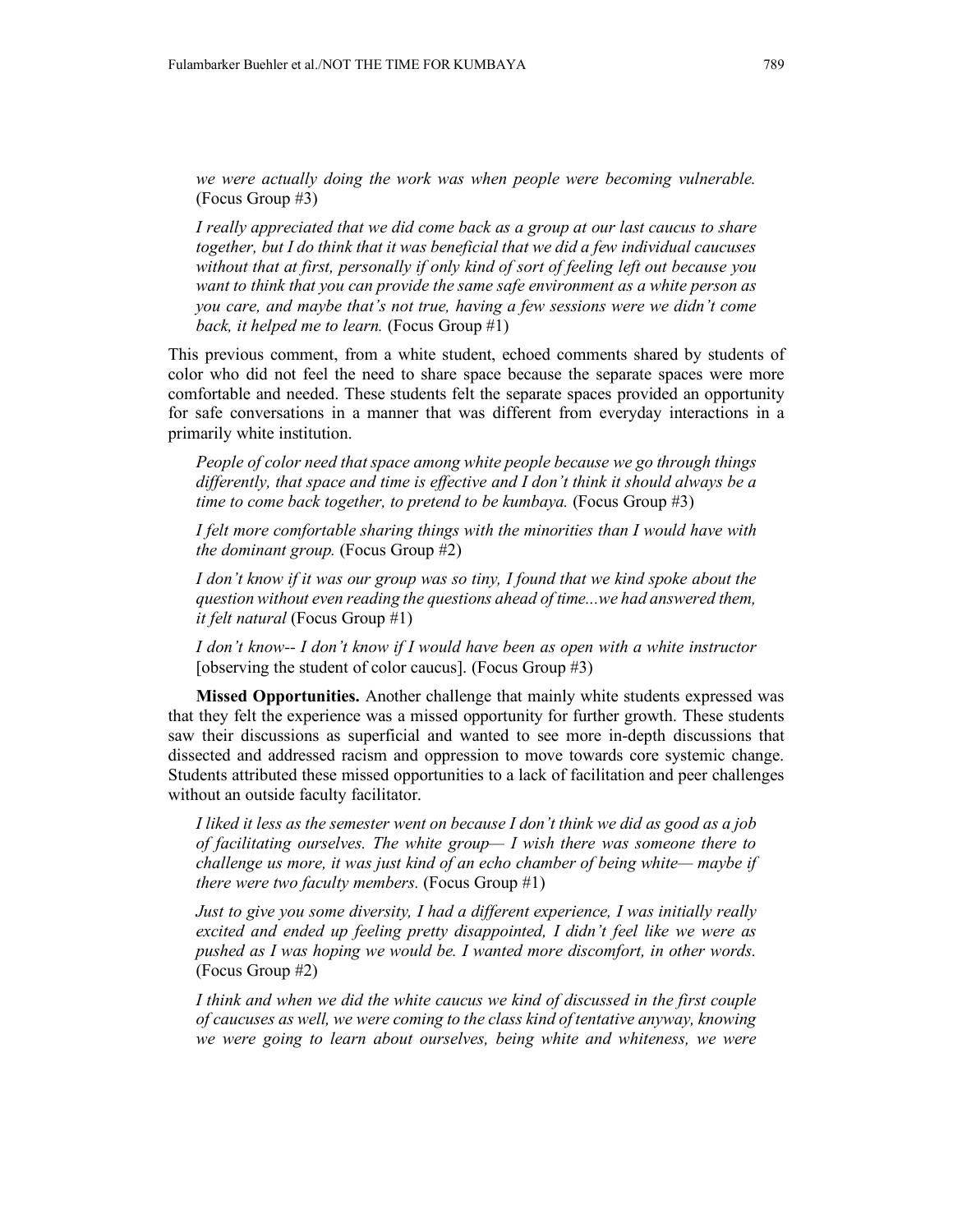*willing to learn, but we learned early on that white people should have a voice in the racism conversation and debate, but maybe that we didn't have the tools to do that effectively on our own.* (Focus Group #2)

*I personally thought it could have been more beneficial to have a little more facilitation in our caucus because it felt disorganized or that we were rushing through things a lot- there were significant tensions and issues that arose in our caucus at times, to be able to have some kind of structure could have been helpful.*  (Focus Group #3)

#### *Benefits*

Students also shared the benefits they found in their experiences with race-based caucusing. Some experienced solidarity; others stated the separate spaces allowed for different work to be done, as well as an increased appreciation of others and the ability to have conversations that might not have been possible in the larger group.

**Growth***.* Students shared experiences that represented growth that resulted from their participation in caucusing. This growth was related to learning from one another and about one another. These learning experiences allowed students to recognize the differences they shared with one another even though they were in the same caucusing groups, as well as their similarities.

*I thought it was interesting that we were talking about privilege, in a way this was an example of dismantling oppression in the sense that because we are all unified by being the same race, it doesn't mean we agree to the same norms. Like because we are all white, we have the same perspectives, but that's not true— we have different perspectives on race and racism, so I think there was growth in that area.* (Focus Group #3)

*I think that having the focus on a dedicated opportunity to discuss the topic was something that I feel like I don't get enough of in my life, even though I put my spaces and communities to find that, so to have that space that was carved out and devoted to that— I felt that it should be everywhere.* (Focus Group #2)

*Actually doing it pushed me out of my comfort zone because there's only so much you can learn in the classroom. Anjali said it would challenge us, and it did-- that was beneficial.* (Focus Group #1)

*The people of color group, we came from very different backgrounds, so it was interesting to hear everyone's point of view and how there was commonalities of experiences of oppression and the differences as well.* (Focus Group #2)

*I thought that it was very beneficial just because we were a caucus of people of color but not from the same ethnicity but not with the same experiences.* (Focus Group #1)

**Connection.** Another benefit shared, particularly by students of color, was the bonds and connections they formed with the other students in their caucusing group. Solidarity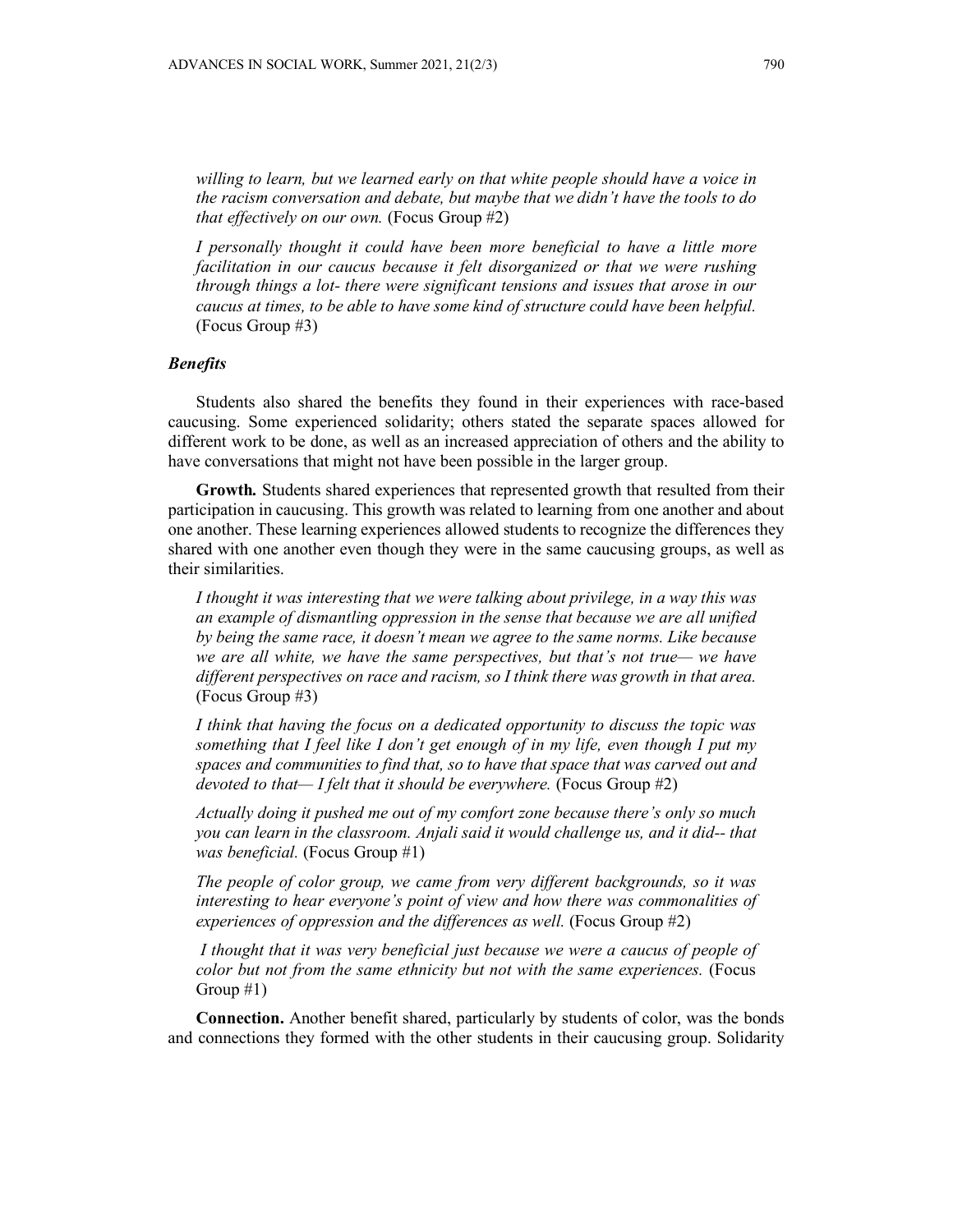was developed through shared experiences and exploring their differences. The experiences of being able to develop friendships came from being able to have a space to share and be able to be themselves, particularly in a primarily white institution.

*I can say that in the people of color caucus group, we definitely developed a nice little bond, I feel like when we broke out into groups, we had fun, it was positive, we attributed it to the caucus group positivity because we got together, had fun, and worked and made friendships.* (Focus Group #2)

*I agree, in addition we did develop a bond where we were comfortable in expressing how we felt, we all mattered, but we came from different places, but we had differences.* (Focus Group #2)

*I feel like it strengthened relationships that probably wouldn't have been fostered had we not separated. I feel like we've gotten stronger collectively.* (Focus Group #3)

It was a benefit—it was a little freedom, it was freedom, it was showing what [name of institution] *could be if it would lighten up and let in some diversity*. (Focus Group #3)

*I felt like I was able to connect more with my peers in our [student of color] caucus group. We were able to be open and honest.* (Focus Group #1)

Student experiences of caucusing were varied and provided insight into both the successes and shortcomings of this strategy to dismantle white supremacy in the classroom. As instructors, we had our own processes, perceptions, and feelings about using race-based caucusing in the classroom. Below we share these experiences to illuminate not only the product of race-based caucusing but also the process.

#### **Instructor Perspectives**

The course instructor, a bi-racial woman of color, led the first two courses, and in the third section, a white doctoral student joined the class as a teaching assistant. With this addition, each caucusing group had an observer/facilitator. The authors believe both the instructor and teaching assistant experiences of race-based caucusing provide additional context for the study. Their experiences are as follows:

#### *Course Instructor*

My initial decision to start incorporating caucusing came after teaching this course for several semesters and recognizing patterns in my attempts to facilitate a discussion with the whole class around racialized socialization and participation in systems of power and oppression. It was clear that white students "tip-toed" around discussing their whiteness in a way that signaled their participation in the system. Assigned readings were focused on power and white supremacy, but class discussions often turned abstract, with students citing "they" or "the system." Students also discussed the consequences of racial oppression, with many white students talking about people of color as an abstract "other."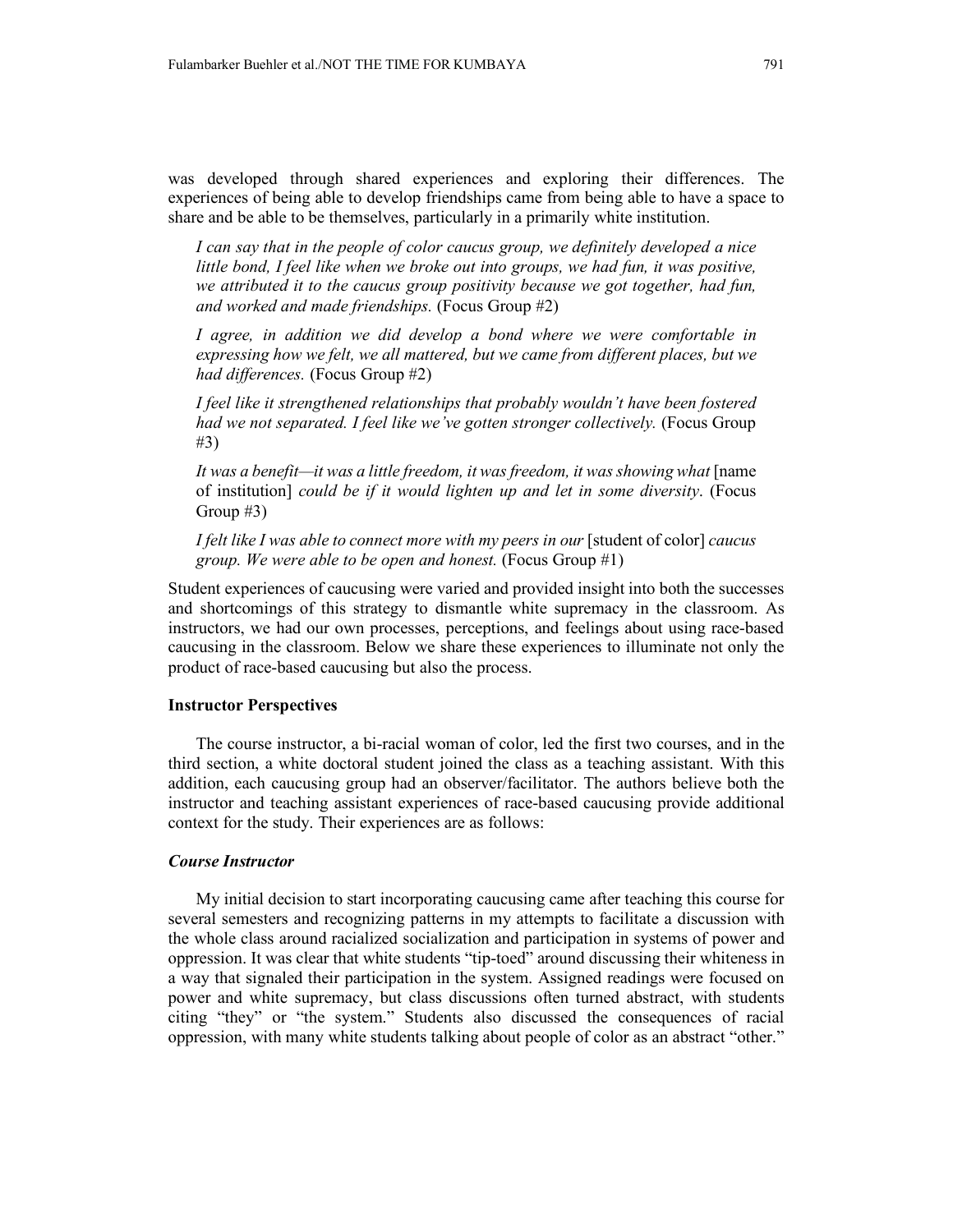It felt like these conversations occurred to the detriment of students of color, and some shared that it felt like a class meant for white people, not them. I sought to provide a space where students would have more critical and hands-on experiences discussing race and racism and their own internalized racialization. It felt a bit controversial to introduce the concept of race-based caucusing to students. Students reacted with shock and confusion to the idea, and my nervousness about employing a new technique added to my apprehension. In the first semester, when I was the only instructor, I would move back and forth between the rooms to listen to both caucuses, and at first, it was definitely awkward for students. As the semester went on, students seemed to adapt to both the concept and the routine of caucusing, as well as my presence in the room. Like my co-author, I noticed that white students focused on feeling "bad" or "guilty" about the oppression that people of color experience. I worked to develop discussion questions that would push white students to talk about whiteness and their complicity in white supremacy; however, there certainly was room for more critical discussion. I also was able to witness the positive impact that the experience had on students of color. As was demonstrated in their quotes above, it was a space that enriched their experience in the class and the institution. In both the first semester on my own and in the semester with a co-instructor, I observed positive experiences and heard from students that it was valuable. There were certainly some unanticipated considerations, successes, and challenges, all discussed below.

## *Teaching Assistant*

As a white person who facilitated one semester of the race-based caucusing with white students, I noticed apprehension during the initial stages of meetings. It felt as if the group was "playing nice," so to speak, by gauging what they were saying when responding to the questions, almost providing the "social work" answer, instead of acknowledging personal biases. I felt that at times students believed acknowledgement of bias or difference to be "bad," so they avoided acknowledging bias or difference in any way. Everyone has biases. I was hoping the group would get to a place where they could acknowledge these biases and have an open dialogue, getting to where, I felt, the real work lived. Several sessions into the caucusing, one student did share a personal belief/bias with which students visibly struggled. It was upsetting to some, and the conversation became difficult. I allowed the conversation to continue, wondering if someone might dig a little deeper. Instead, the group became divided, using their visible anger and sadness about what was said to judge. In future opportunities, I hope to be able to facilitate this conversation differently by exploring bias and creating a space for this discussion to occur, acknowledging the emotional response it may elicit.

# **Discussion**

Overall, we found that the themes outlined above reflected that, in some ways, the caucus groups were successful in progressing toward their intended purpose, but there were also some shortcomings. In addition to discussing these outcomes, we offer some suggestions for other instructors who may want to implement caucusing to address white supremacy in their classrooms.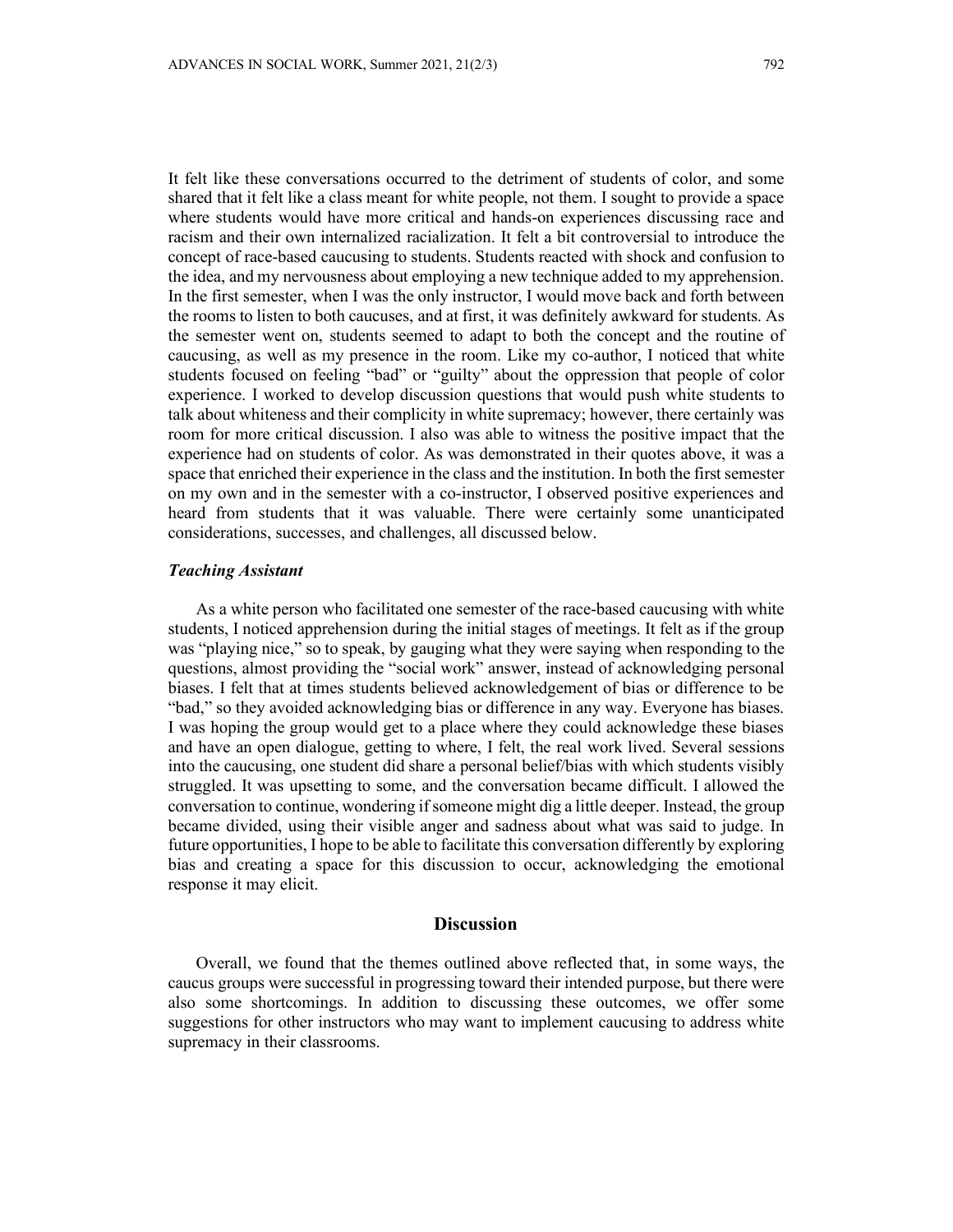### **Outcomes**

Race-based caucusing was implemented in the classroom context as a method to decenter the experience of whiteness in learning about racism and other systems of oppression. The caucus groups were tasked to approach the course material through the lens or purpose of their individual caucus groups. The white students were asked to focus on identifying and recognizing their participation in systems of racial domination and their internalized dominance. Students of color were encouraged to share their own experiences of racism and their different experiences between and within different racial/ethnic groups and support one another while identifying their strengths. Based on our reading of what students shared in the focus groups and our own experiences in the classroom, we did not feel that both of these desired outcomes were fully realized. While the students of color seemed to find many strengths in the experiences within their caucus space, we see from the white students' feedback that further facilitation and challenge were needed for their caucus.

It was primarily white students that reported that the group missed the mark. Specifically, some white students felt that they were not pushed enough to challenge their own or their colleagues' privilege. As a result, the conversations were cautious and approached gingerly by students, and we do not feel that the aspirations of the white student caucus group were fully met. One factor to which we attribute not reaching the desired outcomes is white fragility (DiAngelo, 2011). DiAngelo (2011) defines white fragility as

a state in which even a minimum amount of racial stress becomes intolerable, triggering a range of defensive moves. These moves include the outward display of emotions such as anger, fear, and guilt, and behaviors such as argumentation, silence, and leaving the stress-inducing situation. (p. 57)

As students from the white student caucus reported, classmates were "tentative," and their groups were an "echo-chamber." The discussion questions provided by the instructor were intended to dissect their own participation in white supremacy and the implications of their privilege, which could have provoked white fragility and stifled the conversation. Despite students saying that they wanted to be "challenged" and "pushed," DiAngelo (2011) describes the process of avoiding this racial stress as unconscious and motivated by the desire to "restore equilibrium" (p. 58) of racial privilege.

Students themselves did not attribute the lack of challenge to white fragility but rather to not having a facilitator at all times. While facilitators are generally used in caucusing (Abdullah & McCormack, 2008; Walls et al., 2010), in the initial iterations of the caucuses, practically speaking, one instructor could not be in two places at once. As mentioned above, across all semesters, students were asked to choose a facilitator for the session and guide the discussion based upon the questions provided by the instructor. For white students, these questions were designed to frame readings and course material in a way that would allow them to challenge their own conceptions and experiences with whiteness. In the semester when there was a second instructor, we made a conscious decision to have students still to facilitate themselves, as we were concerned that the pattern of saying "the right" thing would persist if an instructor were an active part of the discussion. Student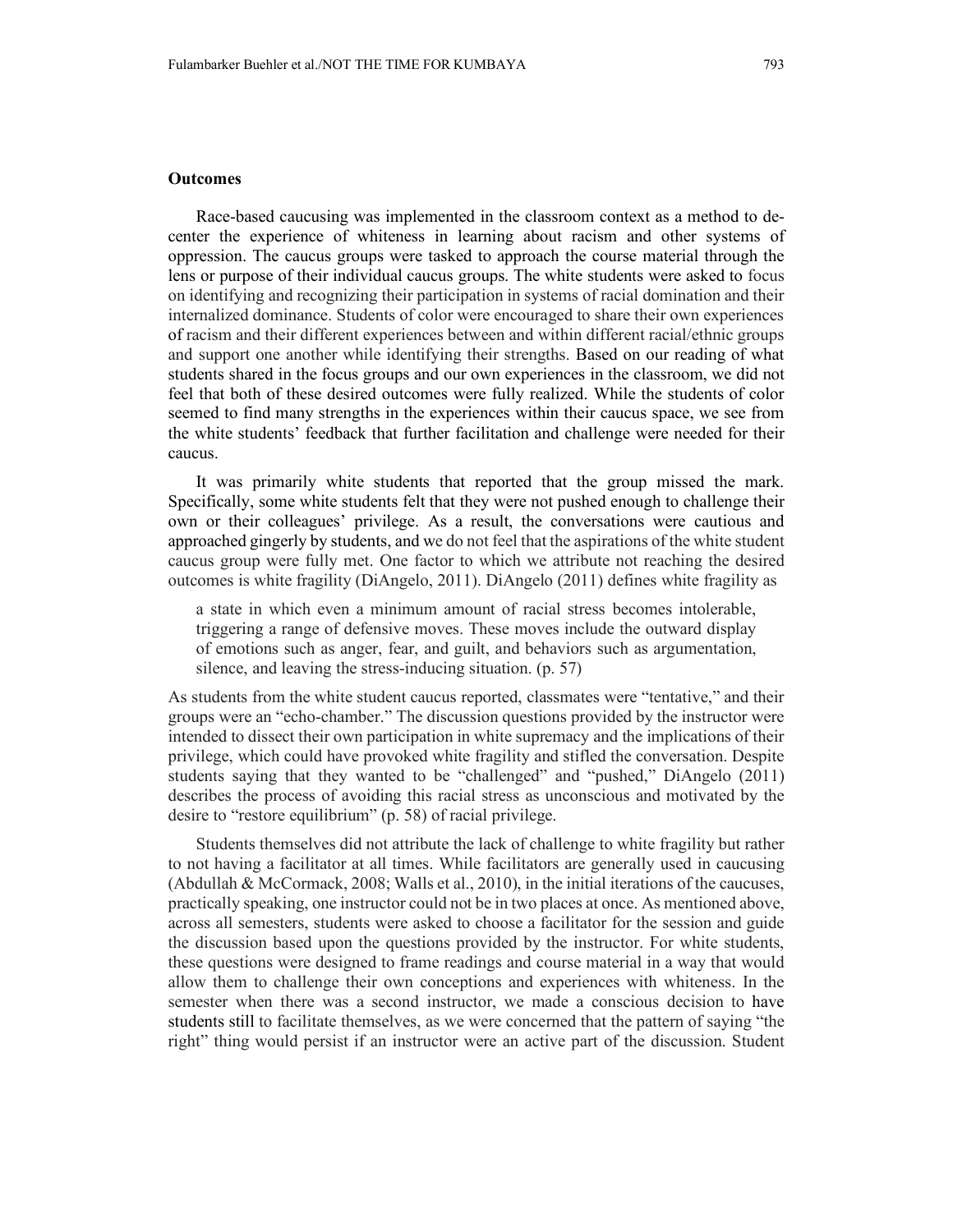remarks in the one focus group supported this: "my concern is that would heighten the effect of trying to say the right thing as progressive social workers vs. being honest and going deeper" (Focus Group #1). We further address the topic of facilitation below.

The students of color caucus focused on sharing their experiences of oppression and learning from one another about their different experiences between and within different racial/ethnic groups. Their discussion questions were framed around identifying these experiences, supporting one another, and identifying their strengths. Based on the findings outlined above, we feel that students of color were indeed able to build connections with one another and find solidarity in shared experiences. They also identified within-group differences that were an opportunity for their growth and development. These outcomes for students of color were especially meaningful within a primarily white academic institution. As Blackwell (2018) notes,

People of color need their own spaces. Black people need their own spaces. We need places in which we can gather and be free from the mainstream stereotypes and marginalization that permeate every other societal space we occupy. We need spaces where we can be our authentic selves without white people's judgment and insecurity muzzling that expression. We need spaces where we can simply be where we can get off the treadmill of making white people comfortable and finally realize just how tired we are. (para. 3)

Our intended outcome was to create a space for students of color within our primarily white institution to have space where they could connect, be themselves, and have their experiences validated (Obear & martinez, 2013). Similar to the BSW students that do not belong to dominant groups that participated in a variety of affinity groups (Myers, et al., 2019), our students expressed relief and found connection in the face of an environment that can feel isolated.

# **Unanticipated Outcomes**

One theme or topic we had not anticipated was the desire of some students to come back together at the end of each session. The inclusion of a reporting or processing component was not included in the structure of caucusing. Coming together to report on accountability and shared goals over long periods of time is typical in some contexts, such as ongoing caucusing in an organization (Blitz & Kohl, 2012) or training sessions (Obear & martinez, 2013), and is recommended by Bell et al. (2016); however, we chose not to do this for several reasons. First and foremost, the design of caucusing in this context was to de-center whiteness and remove the responsibility often placed on students of color to "teach" white students. The idea of coming together and reporting out felt as if it would still place a burden on students of color. As noted in the findings, some white students expressed a desire to be "accountable" to the students of color. The expression of this desire to be accountable appears as an extension of this expectation of white students to be taught by or that they can only learn from students of color. When conversations of coming together came up after caucusing, the instructor (Buehler) did reframe for students the purpose of the groups was not to be accountable to one another, but rather to engage in the work of recognizing and working through their own racialization. Further, while Bell and colleagues (2016) do suggest reporting out in an anonymous way what the caucus groups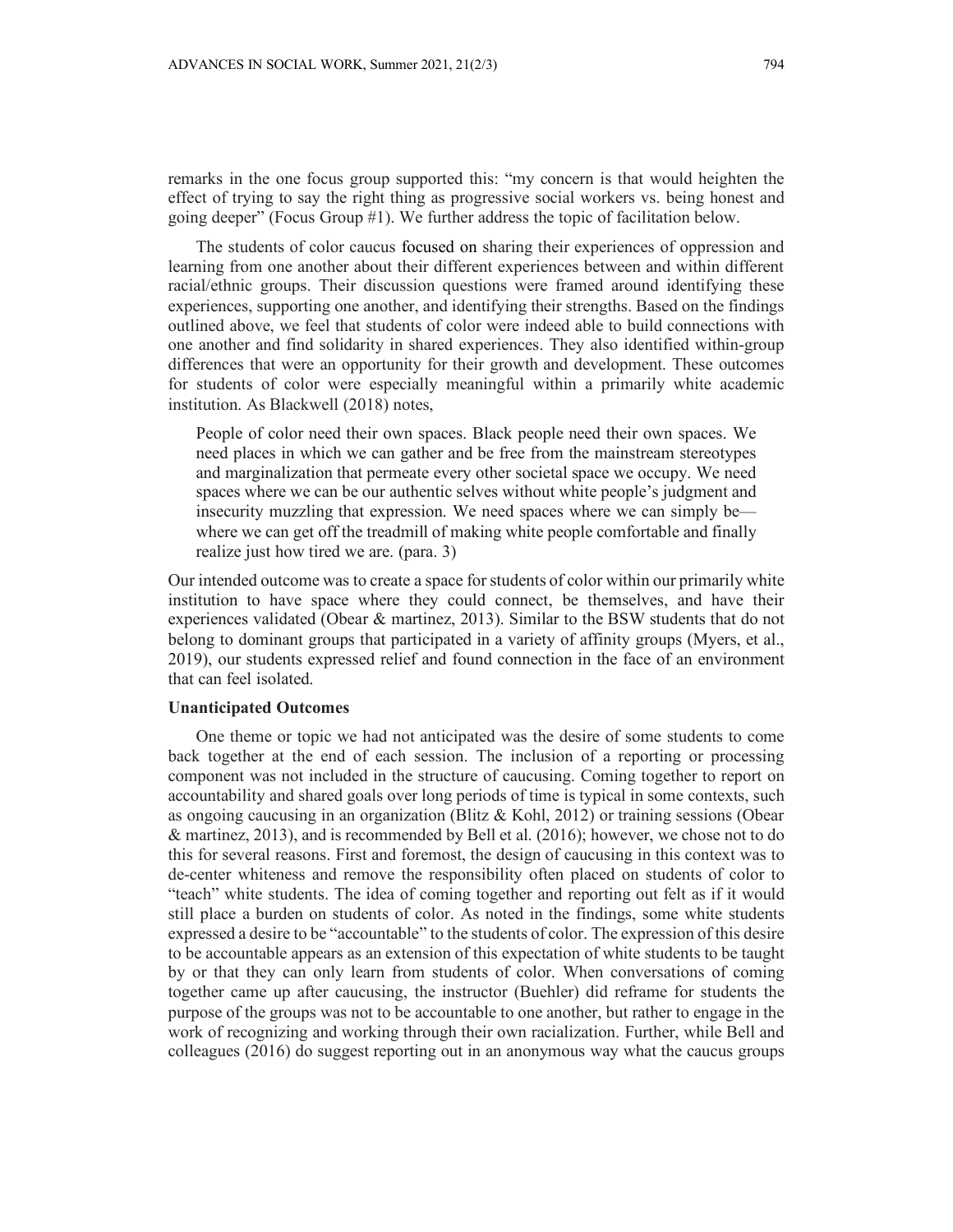discussed, the students of color caucus groups were very small, and it seemed that anonymous reporting out would risk the confidentiality of group members. Accountability was not the reason that all students wanted to come together. For others, it seemed a desire to know what was happening in the other group or a desire to come together to work toward a common goal. In response to this desire, in the first semester, the instructor did have both groups come together at the very end of the semester to talk about what they felt would be their goals to continue dismantling racism as social workers. In the third section, both caucus groups did not come together at the end of the semester due to time constraints associated with a shortened summer semester.

#### **Suggestions**

The use of race-based caucusing at a primarily white university in the Northeast was chosen as a technique to allow space for students to examine and dismantle internalized social constructs while challenging white supremacy and fragility. While our findings show that this technique allows students opportunities for safe or brave spaces (Arao & Clemens, 2013), connection, growth, and reflection, there are changes that could be made in the future to amplify the benefits of race-based caucusing. Race-based caucusing groups utilized two different separate spaces to engage in their work during the determined times. For this study, one group remained in the classroom, while the other group left the room to utilize another space. The group that left the room varied between cohorts, sometimes it was the students of color, and other times it was the white students. Logistically, one group had to remain in the classroom because of space constraints; however, in the future, it is recommended to have two separate spaces (other than the classroom) for the caucusing to occur. This allows for a differentiation between the purpose of the shared classroom and the purpose of the separate caucus spaces. While self-reflection and critical thinking should occur in both the shared class and caucus groups, the distinction between the spaces may serve as a marker or reminder to students of the purpose of engaging in race-based caucusing. Additionally, the optics and experiences of students of color who were asked to leave the room are acknowledged and validated. The impact of the decision made by the instructor (Buehler) is owned, and she would recommend that it is essential for both groups to leave the classroom space. Furthermore, the need for different spaces will allow the groups to return to the shared classroom once their group concludes and not require them to wait for the other group to finish. While it was not practical based on the racial breakdown of the classes in the context of this study, we also would recommend offering a "third space" (Hudson & Mountz, 2016) for students that identify as biracial or multiracial.

The instructor prepared students for the experience by explaining race-based caucusing and providing a reading that described its purpose. Additionally, students were equipped with guidelines for dialogue (Arao & Clemens, 2013), which they developed during the first class and in the individual caucuses. Further, expectations were discussed before separating for the caucusing. Despite this preparation, student feedback indicates that students were seeking more clarity regarding expectations and the purpose of the caucusing. Suggestions for improvement would be to provide a written structure before each session to be utilized during the caucus. This could provide supplementary guidance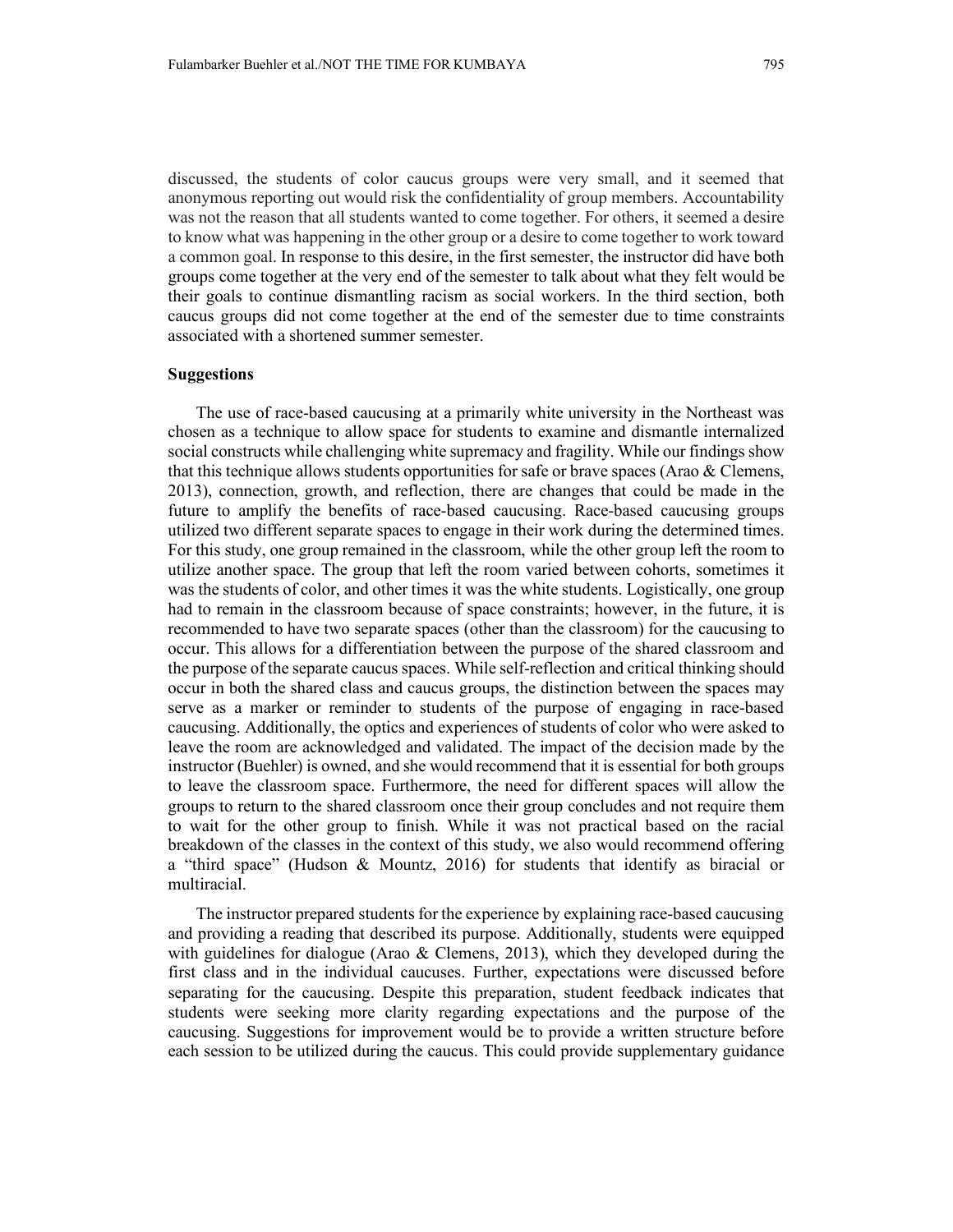that the students were seeking. Additionally, engaging students in a more in-depth and ongoing discussion about the purpose of caucusing, including a clear conversation about the idea of accountability and the burden placed on people of color to educate white people would further clarify the activity. An additional recommendation would be to have each group select a student facilitator and a student note-taker for their time together. These roles should differ and rotate between different students for each session and could provide additional structure as suggested by students. Students also indicated a desire for more time allotted to caucusing and that the time/days for caucusing be standardized throughout the term, so they are both expected, but also allow for ample discussion time. Certainly, this is a limitation to using this strategy as part of the structure of the class; however, it is also a benefit as students can consistently meet throughout the semester, integrating the course content.

Finally, one of the strongest recommendations from this experience is the ability to provide facilitation or support for both groups with facilitators that share the racial identity of the group (instructor of color and white instructor). We recognize the reality of the limits on faculty time, but based on our experience, a teaching assistant, doctoral student, or even a former student would be beneficial to bolster the success of this strategy in the classroom. Students of color and white students had different perceptions of the need for more direct or hands-on facilitation. As we discussed above, this is likely due to the nature of the work expected of the white students. While students may be inclined to say the "right" thing in front of an instructor, it is suggested that the facilitator be aware of this tendency and use the opportunity to challenge students in these teachable moments. We recommend facilitators provide support and guidance as requested by students, as well as based on the opinions and experience of the facilitator with the students. We offer the recommendation that facilitators can invite and challenge students to self-reflect and challenge themselves.

# **Implications for Social Work**

Providing social work students with ongoing educational opportunities that address structural power and oppression is imperative to their responsibility to demonstrate the core value of social justice as future practitioners. Engaging difference and diversity in practice is both a central tenant to social work education (CSWE, 2015) and the profession (NASW, 2017). Race-based caucusing "is one strategy we use to confront the effects of internalized racist oppression and internalized racist superiority" (Crossroads, n.d., p. 1). This strategy allows students to actively work to dismantle internalized socially constructed beliefs while being afforded the opportunity to do so in separate spaces, allowing for different work to become the focus. Social workers should confront the structure and effects of racism. Racebased caucusing provides a step towards this. It allows students an opportunity to engage in an experiential learning activity that focuses on dismantling their own internalized power and oppression. It also provides students concrete strategies that they can then utilize in the field to address systemic racism in organizations in which they work and within broader society.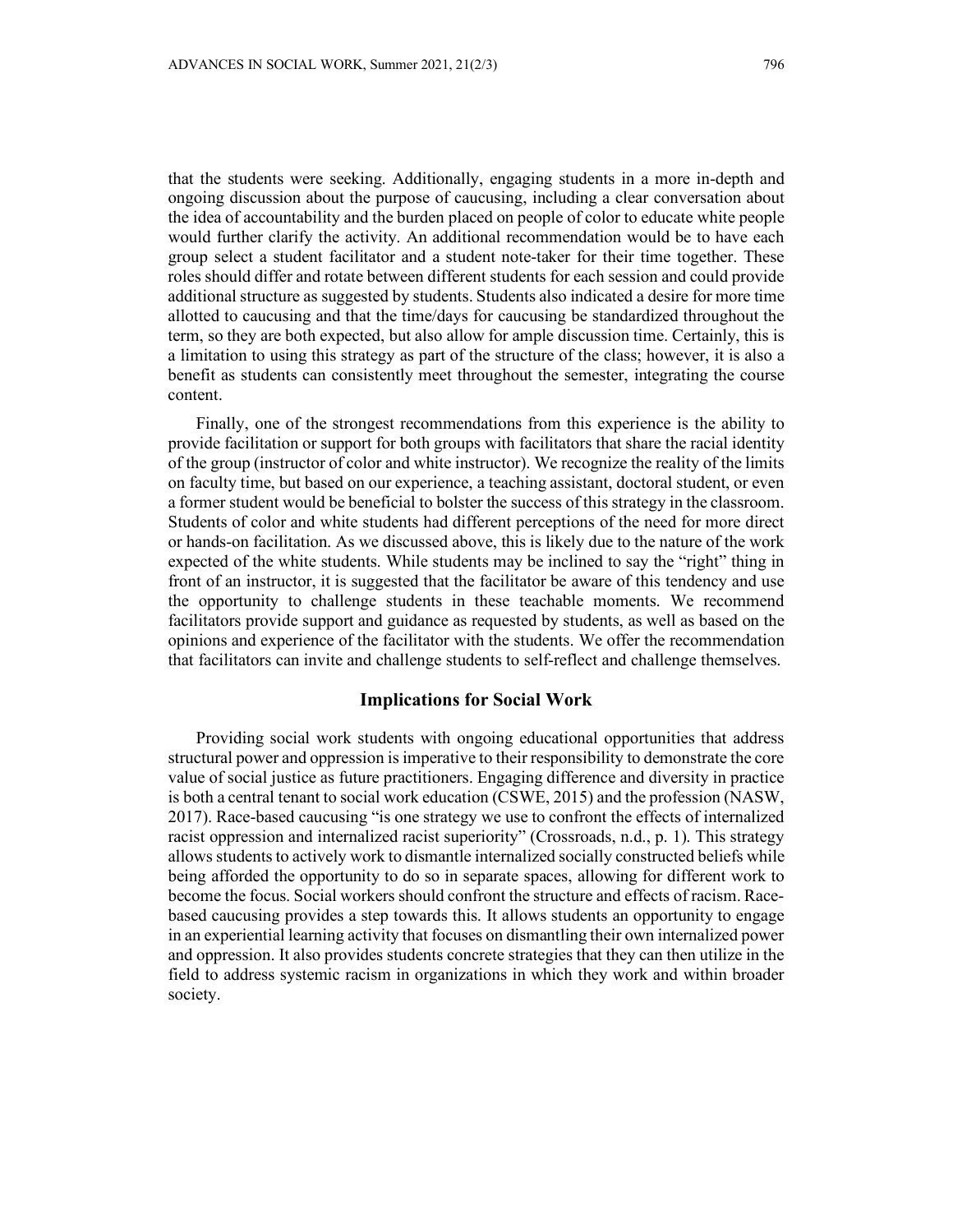# **Conclusion**

The use of race-based caucusing in an MSW classroom setting for the purposes of providing students the experience of examining and questioning their internalized racialization and de-centering the focus on whiteness in the classroom proved to be a beneficial strategy with unique challenges. Based on the experiences shared by students, there was strength in the connections forged, particularly for students of color, and the growth it fostered across groups. With the suggestions outlined above, we believe that the challenges experienced by students can be overcome. Race-based caucusing is one strategy that can be implemented in the social work classroom to work toward social justice and dismantle white supremacy.

### **References**

- Abdullah, C. M., & McCormack, S. (2008). Dialogue for affinity groups: Optional discussion to accompany facing racism in a diverse nation. [https://www.everyday](https://www.everyday-democracy.org/sites/default/files/attachments/Dialogue-Affinity-Groups_Everyday-Democracy.pdf)[democracy.org/sites/default/files/attachments/Dialogue-Affinity-Groups\\_Everyday-](https://www.everyday-democracy.org/sites/default/files/attachments/Dialogue-Affinity-Groups_Everyday-Democracy.pdf)[Democracy.pdf](https://www.everyday-democracy.org/sites/default/files/attachments/Dialogue-Affinity-Groups_Everyday-Democracy.pdf)
- Adams, M. (2016). Pedagogical foundations for social justice education. In M. Adams & L.A. Bell (Eds.), *Teaching for diversity and social justice* (3rd ed., pp. 27-53). Routledge. <https://doi.org/10.4324/9781315775852-9>
- Arao, B., & Clemens K. (2013). From safe spaces to brave spaces. A new way to frame dialogue around diversity and social justice. In L. Landreman (Ed.), *The art of effective facilitation: Reflections from social justice educators* (pp. 135-150). Stylus Publishing.
- Bailey, A. (1998). Privilege: Expanding on Marilyn Frye's "Oppression." *Journal of Social Philosophy, 29*(3), 104-119. [https://doi.org/10.1111/j.1467-](https://doi.org/10.1111/j.1467-9833.1998.tb00124.x) [9833.1998.tb00124.x](https://doi.org/10.1111/j.1467-9833.1998.tb00124.x)
- Bell, L. A. (2016). Theoretical foundations for social justice education. In M. Adams & L.A. Bell (Eds.), *Teaching for diversity and social justice* (3rd ed., pp. 3-26). Routledge. <https://doi.org/10.4324/9781315775852-8>
- Bell, L. A., Goodman, D. J., & Ouellett, M. L. (2016). Design and facilitation. In M. Adams & L.A. Bell (Eds.), *Teaching for diversity and social justice* (3rd ed., pp. 55- 93). Routledge. <https://doi.org/10.4324/9781315775852-10>
- Bell, L.A., Funk, M.S., Joshi, K.Y., & Valdivia, M. (2016). Racism and White privilege. In M. Adams & L.A. Bell (Eds.), *Teaching for diversity and social justice* (3rd ed., pp. 133-182). Routledge. <https://doi.org/10.4324/9780203940822-16>
- Blackwell, K. (2018, August 9). Why people of color need spaces without white people. *The Arrow*. [https://arrow-journal.org/why-people-of-color-need-spaces-without](https://arrow-journal.org/why-people-of-color-need-spaces-without-white-people/)[white-people/](https://arrow-journal.org/why-people-of-color-need-spaces-without-white-people/)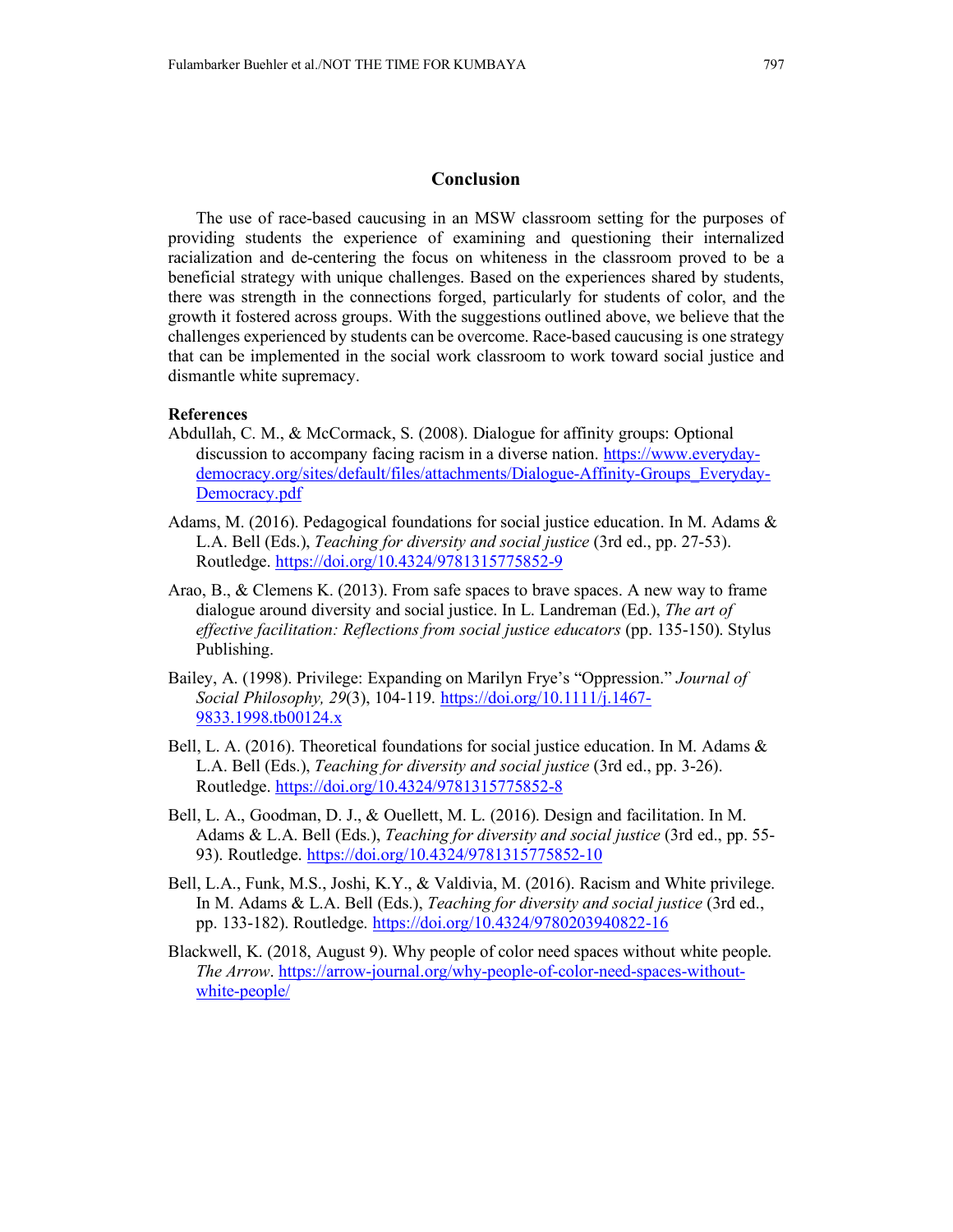- Blitz, L. V., & Kohl, B. J. (2012). Addressing racism in the organization: The role of White racial affinity groups in creating change. *Administration in Social Work, 36*(5), 479-498.<https://doi.org/10.1080/03643107.2011.624261>
- Bonilla-Silva, E. (2001). *White supremacy and racism in the post-Civil Rights era*. Lynne Rienner Publishers.
- Council on Social Work Education. (2015). *Educational policy and accreditation standards for baccalaureate and master's social work programs.* [https://www.cswe.org/getattachment/Accreditation/Standards-and-Policies/2015-](https://www.cswe.org/getattachment/Accreditation/Standards-and-Policies/2015-EPAS/2015EPASandGlossary.pdf.aspx) [EPAS/2015EPASandGlossary.pdf.aspx](https://www.cswe.org/getattachment/Accreditation/Standards-and-Policies/2015-EPAS/2015EPASandGlossary.pdf.aspx)
- Crenshaw, K. (1991). Mapping the margins: Intersectionality, identity politics, and violence against women of color. *Stanford Law Review, 43*, 1241-1299. <https://doi.org/10.2307/1229039>
- Creswell, J. (2013). *Qualitative inquiry & research design: Choosing among five approaches* (3rd ed.). Sage.
- Crossroads Ministry. (n.d.). Racial identity caucusing: A strategy for building anti-racist collectives. [http://massnonprofitnet.org/wp-content/uploads/2018/08/Racial-Identiy-](http://massnonprofitnet.org/wp-content/uploads/2018/08/Racial-Identiy-Caucusing-Strategy.pdf)[Caucusing-Strategy.pdf](http://massnonprofitnet.org/wp-content/uploads/2018/08/Racial-Identiy-Caucusing-Strategy.pdf)
- Demos, V, Lemelle, A., Jr., & Gashaw, S. (2007). Systems of oppression. In M. T. Segal & T. A. Martinez (Eds.), *Intersection of gender, race, and class: Readings for a changing landscape* (pp. 557-564). Oxford University Press.
- DiAngelo, R. (2006). My class doesn't trump my race: Using oppression to face privilege. *Multicultural Perspectives, 8*(1), 51-56. https://doi.org/10.1207/s15327892mcp0801\_9
- DiAngelo, R. (2011). White fragility. *International Journal of Critical Pedagogy, 3*(3), 54-70.
- Dominelli, L. (2002). *Anti-oppressive social work theory and practice.* Palgrave Macmillan.
- Ferguson, I., & Lavalette, M. (2013). Critical and radical social work: An introduction. *Critical and Radical Social Work, 1*(1), 3-14. <https://doi.org/10.1332/204986013x665938>
- Frye, M. (1983). *The politics of reality: Essays in feminist theory.* Crossing Press.
- Gans, H. J. (2017). Racialization and racialization research. *Ethnic and Racial Studies, 40*(3), 341-352. <https://doi.org/10.1080/01419870.2017.1238497>
- Hardiman, R., Jackson, B.W., & Griffin, P. (2013). Conceptual foundations. In M. Adams, W. Blumenfeld, C. R. Castañeda, H. W. Hackman, M. L. Peters, & X. Zúñiga (Eds.), *Readings for diversity and social justice* (3rd ed., pp. 26-35). Routledge.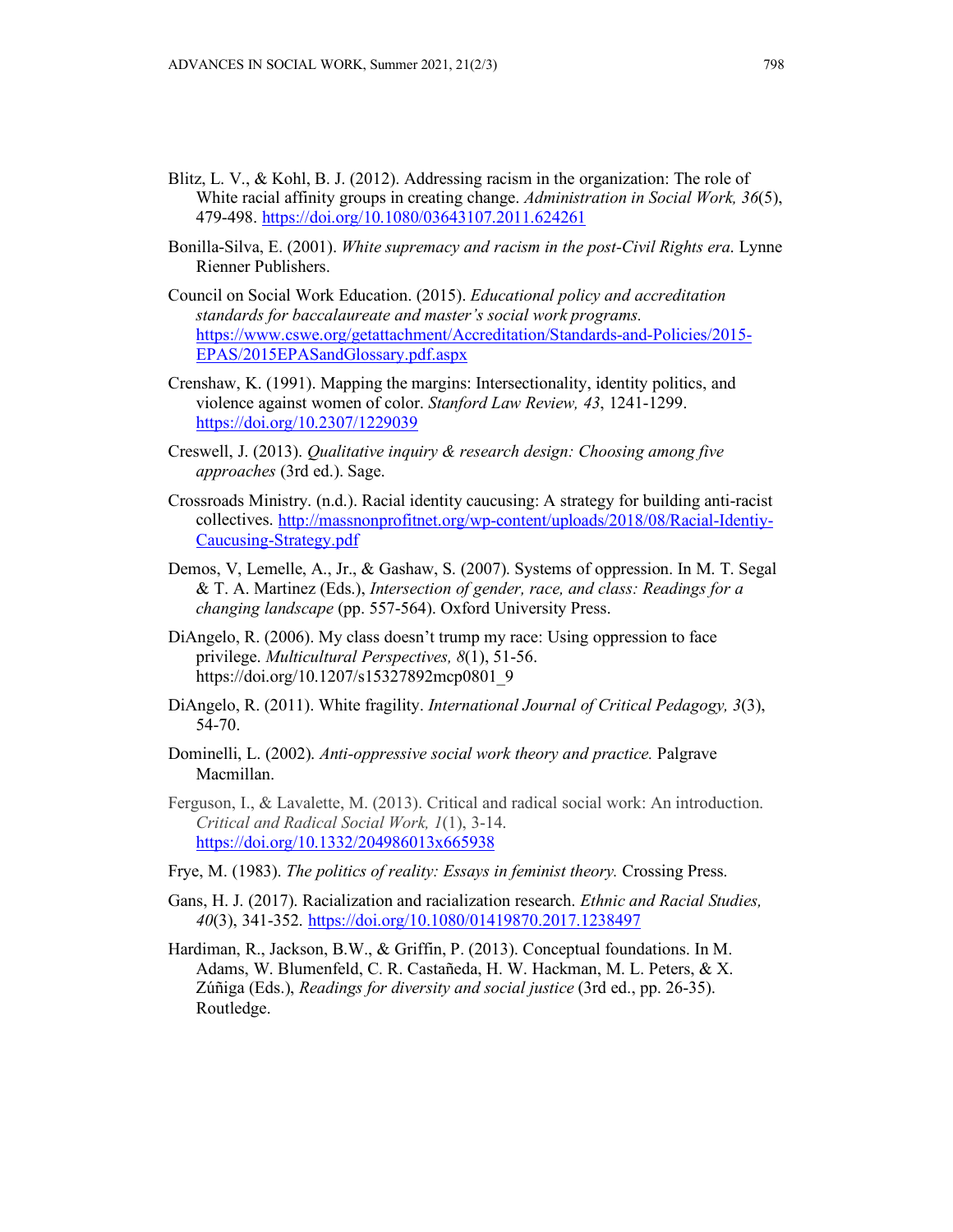- Helms, J. E. (2008). A race is a nice thing to have: A guide to being a White person or understanding the White persons in your life (2nd ed.). Microtraining Associates.
- Helms, J. E. (2014). A review of White racial identity theory: The sociopolitical implications of studying White racial identity in psychology. In S. Cooper  $\& K$ . Ratele (Eds.), *Psychology serving humanity: Proceedings of the 30<sup>th</sup> International Congress of Psychology, Volume 2* (pp. 12-27). Psychology Press. https://doi.org/10.4324/9781315777184
- Hudson, K. D., & Mountz, S. E. (2016). Teaching Note- Third space caucusing: Borderland praxis in the social work classroom. *Journal of Social Work Education*, *52*(3), 379-384. <https://doi.org/10.1080/10437797.2016.1174633>
- Jones, C. P. (2000). Levels of racism: A theoretical framework and a gardener's tale. *American Journal of Public Health, 90*(8), 1212-1215. <https://doi.org/10.2105/ajph.90.8.1212>
- Ladhani, S., & Sitter, K.C. (2020). The revival of anti-racism: Considerations for social work education. *Critical Social Work, 21*(1), 55-65. <https://doi.org/10.22329/csw.v21i1.6227>
- McIntosh, P. (1989, July-August). White privilege: Unpacking the invisible knapsack. *Peace and Freedom Magazine*. [https://nationalseedproject.org/images/documents/Knapsack\\_plus\\_Notes-](https://nationalseedproject.org/images/documents/Knapsack_plus_Notes-Peggy_McIntosh.pdf)[Peggy\\_McIntosh.pdf](https://nationalseedproject.org/images/documents/Knapsack_plus_Notes-Peggy_McIntosh.pdf)
- Michael, A., & Conger, M.C. (2009). Notes from the field Becoming an anti-racist white ally: How a white affinity group can help. *Perspectives on Urban Education, 6*(1), 56-60. [https://marypendergreene.com/wp](https://marypendergreene.com/wp-content/uploads/2020/01/affinity_groups_White_allies_56-60-Michael_and_Conger.pdf)[content/uploads/2020/01/affinity\\_groups\\_White\\_allies\\_56-60-](https://marypendergreene.com/wp-content/uploads/2020/01/affinity_groups_White_allies_56-60-Michael_and_Conger.pdf) Michael and Conger.pdf
- Mullaly, R. P. (2007). *The new structural social work: Ideology, theory, practice* (3rd ed.). Oxford, England: Oxford University Press.
- Myers, K., Trull, L. H., Byrson, B. J., & Yeom, H. S. (2019). Affinity groups: Redefining brave spaces. *The Journal of Baccalaureate Social Work*, 24, 1-10. <https://doi.org/10.18084/1084-7219.24.1.1>
- National Association of Social Workers. (2017). *Code of ethics*. <https://www.socialworkers.org/About/Ethics/Code-of-Ethics/Code-of-Ethics-English>
- Obear, K., & martinez, b. (2013). Race caucuses: An intensive, high-impact strategy to create social change. *New Directions for Student Services, 2013*(144), 79-86. <https://doi.org/10.1002/ss.20071>
- Omi, M., & Winant, H. (1994). *Racial formations in the United States.* Routledge.
- powell, j. a. (2013). Deepening our understanding of structural marginalization. *Poverty & Race, 22*(5), 3-5. [https://belonging.berkeley.edu/sites/default/files/Sept-](https://belonging.berkeley.edu/sites/default/files/Sept-Oct%202013%20PRRAC%20Disparities%20Article.pdf)[Oct%202013%20PRRAC%20Disparities%20Article.pdf](https://belonging.berkeley.edu/sites/default/files/Sept-Oct%202013%20PRRAC%20Disparities%20Article.pdf)